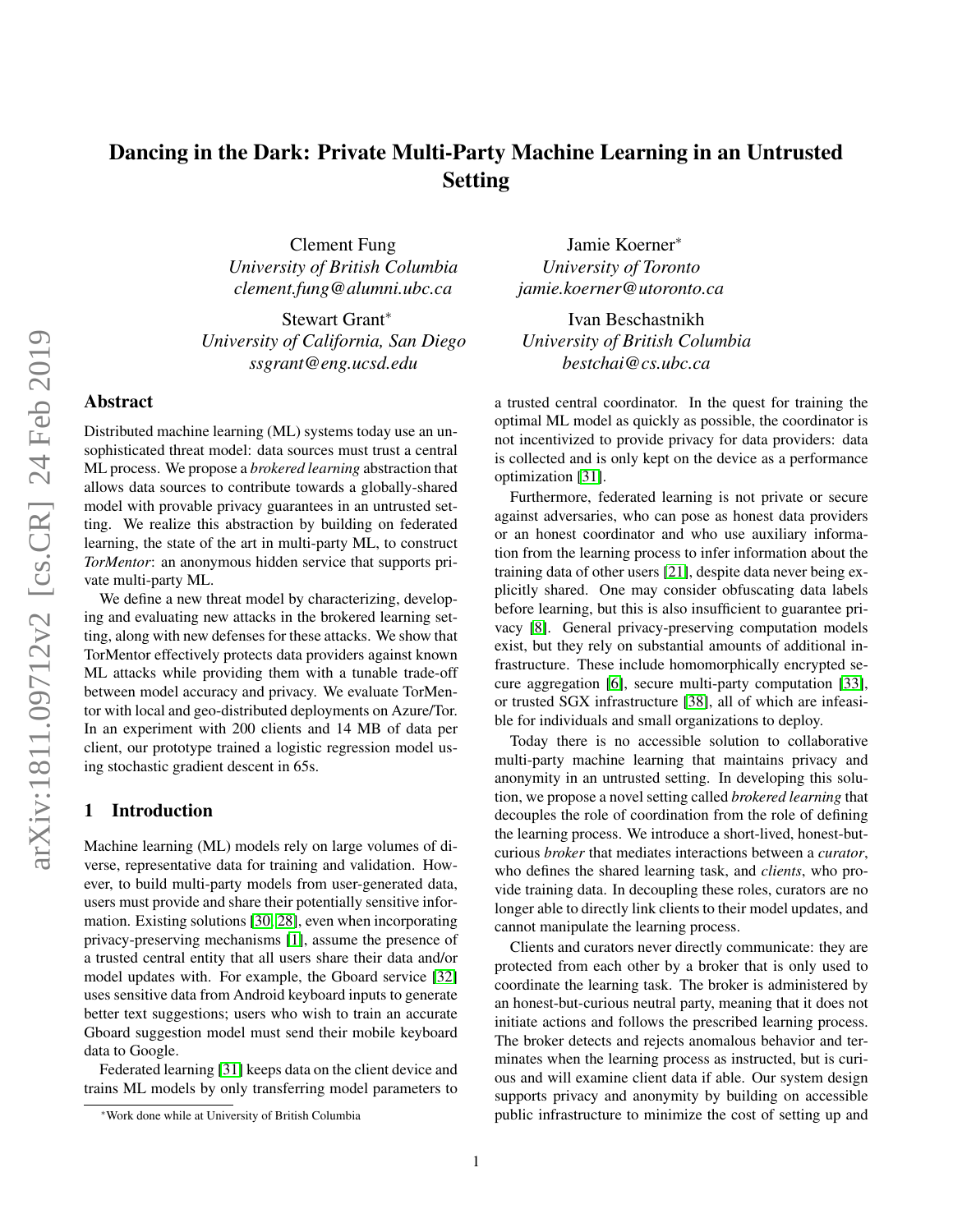maintaining a broker.

We realize the brokered learning setting by designing, implementing, and evaluating *TorMentor*, a system which creates *brokers* to interface with the curator and the clients in a brokered learning process. TorMentor is implemented as a hidden Tor service, but can use any general-purpose anonymous communication service to safeguard the identities of curators and clients.

Although the model curator is removed from the learning process, a myriad of other attacks are still possible. We adapt known ML attacks to brokered learning and build on several state of the art techniques to thwart a variety of these attacks when they are mounted by clients, brokers and curators. Client-side differential privacy [\[12,](#page-13-3) [19\]](#page-13-4) protects users from inversion attacks [\[17,](#page-13-5) [16\]](#page-13-6), reject on negative influence (RONI) [\[3\]](#page-13-7) and monitored client statistics [\[34\]](#page-14-7) prevent model poisoning attacks [\[5,](#page-13-8) [24\]](#page-14-8) and proof of work [\[2\]](#page-13-9) mitigates sybil attacks [\[11\]](#page-13-10).

Our evaluation of TorMentor demonstrates that these defenses protect clients and curators from each other. For example, in one experiment with 50% malicious poisoning clients, a TorMentor broker was able to converge to an optimum after mitigating and recovering from malicious behavior through our novel adaptive proof of work mechanism. We also evaluated the performance of our prototype in a geodistributed setting: across 200 geo-distributed clients with 14 MB of data per client, the training process in TorMentor takes 67s. By comparison the training on a similar federated learning system without Tor would take 13s. The observed overhead of TorMentor ranges from 5-10x, and depending on the level of privacy and security required, TorMentor's modular design allows users to further tune the system to meet their expected needs on the security-performance trade-off.

In summary, we make four contributions:

- ? We develop a *brokered learning* setting for privacypreserving anonymous multi-party machine learning in an untrusted setting. We define the responsibilities, interactions, and threat models for the three actors in brokered learning: curators, clients, and the broker.
- $\star$  We realize the brokered learning model in the design and implementation of *TorMentor* and evaluate Tor-Mentor's training and classification performance on a public dataset.
- $\star$  We translate known attacks on centralized ML (poisoning [\[24,](#page-14-8) [37\]](#page-14-9) and inversion [\[17,](#page-13-5) [16\]](#page-13-6)) and known defenses in centralized ML (RONI [\[3\]](#page-13-7), differential privacy [\[12\]](#page-13-3)) to the brokered learning setting. We evaluate the privacy and utility implications of these attacks and defenses.
- $\star$  We design, implement, and evaluate three new defense mechanisms for the brokered learning setting: dis-

tributed RONI, adaptive proof of work, and thresholding the number of clients.

# 2 Background

Machine Learning (ML). Many ML problems can be represented as the minimization of a loss function in a large Euclidean space. For example, a binary classification task in ML involves using features from data examples to predict discrete binary outputs; a higher loss results in more prediction errors. Given a set of training data and a proposed model, ML algorithms *train*, or iteratively find an optimal set of parameters, for the given training set. One approach is to use stochastic gradient descent (SGD) [\[7\]](#page-13-11), an iterative algorithm which samples a batch of training examples of size *b*, uses them to compute gradients on the parameters of the current model, and takes gradient steps in the corresponding gradient direction. The algorithm then updates the model parameters and another iteration is performed (Appendix A contains all background formalisms).

Our work uses SGD as the training method. SGD is a general learning algorithm that is used to train a variety of models, including deep learning [\[44\]](#page-14-10).

Distributed multi-party ML. To support larger models and datasets, ML training has been parallelized using a parameter server architecture [\[28\]](#page-14-1): the global model parameters are partitioned and stored on multiple parameter server machines. At each iteration, client machines pull the parameters from server machines, compute and apply one or more iterations, and push their updates back to the server. This can be done with a synchronous or asynchronous protocol [\[23,](#page-14-11) [40\]](#page-14-12), both of which are supported in our work.

*Federated Learning* [\[31\]](#page-14-3). The partitioning of training data enables multi-party machine learning: data is distributed across multiple data owners and cannot be shared. Federated learning supports this setting through a protocol in which clients send gradient updates in a distributed SGD algorithm. These updates are collected and averaged by a central server, enabling training over partitioned data sources from different owners.

Attacks on ML. Our work operates under a unique and novel set of assumptions when performing ML and requires a new threat model. Despite this novel setting, the attacks are functionally analogous to state of the art ML attacks known today.

*Poisoning attack.* In a poisoning attack [\[5,](#page-13-8) [34\]](#page-14-7), an adversary meticulously creates adversarial training examples and inserts them into the training data set of a target model. This may be done to degrade the accuracy of the final model (a random attack), or to increase/decrease the probability of a targeted example being predicted as a target class (a targeted attack) [\[24\]](#page-14-8). For example, such an attack could be mounted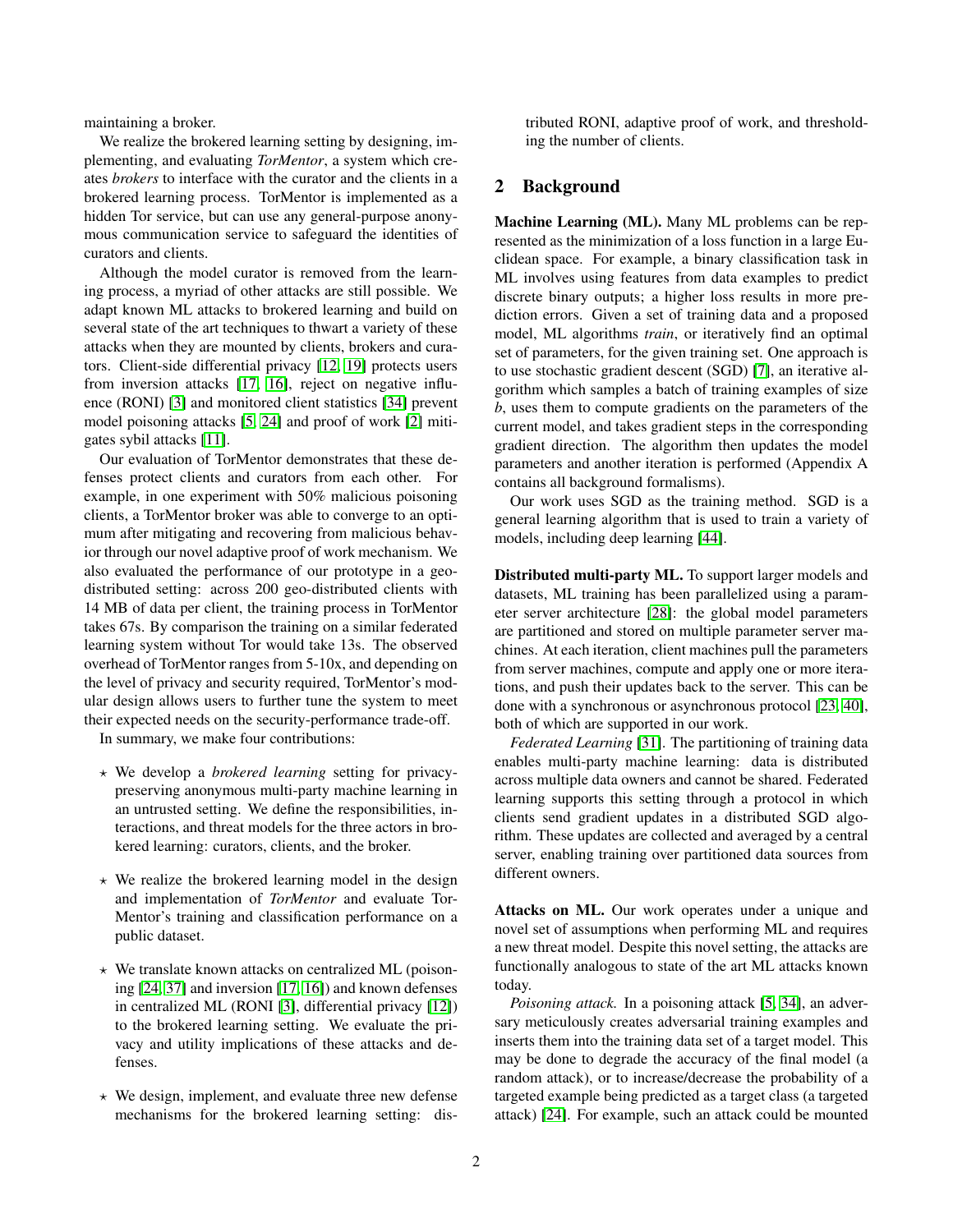to avoid anomaly detectors [\[41\]](#page-14-13) or to evade email spam filtering [\[37\]](#page-14-9).

In federated learning, clients possess a disjoint set of the total training data; they have full control over this set, and can therefore perform poisoning attacks with minimal difficulty.

*Information leakage.* In an information leakage attack, such as model inversion, an adversary attempts to recover training examples from a trained model  $f(x)$ . Given a targeted class *y*, one inversion technique involves testing all possible values in a feasible feature region, given that some information about the targeted example is known. The attack then finds the most probable values of the targeted example features [\[17\]](#page-13-5).

Another model inversion attack uses prediction confidence scores from  $f(x)$  when predicting *y* to perform gradient descent to train a model  $\hat{f}(x)$  that closely resembles  $f(x)$ . The victim's features are probabilistically determined by using the model in prediction. The resulting vector  $x$  that comes from this process is one that most closely resembles an original victim training example [\[16\]](#page-13-6).

Information leakage attacks have been extended to federated learning: instead of querying information from a fully trained model, an adversary observes changes in the shared model during the training process itself [\[21\]](#page-14-4). In doing so, the adversary can reconstruct training examples that belong to other clients.

Defenses for ML. *A RONI (Reject on Negative Influence)* defense [\[3\]](#page-13-7) counters ML poisoning attacks. Given a set of untrusted training examples  $D_{un}$ , this defense trains two models, one model using all of the trusted training data *D*, and another model using the union dataset  $D' = D \cup D_{un}$  which includes the untrusted data. If the performance of  $D'$  is significantly worse than the performance of *D* on a validation dataset, the data  $D_{un}$  is flagged as malicious and rejected. However, this defense relies on access to the centralized dataset, which is infeasible in the federated learning setting.

*Differential privacy* [\[12\]](#page-13-3) is a privacy guarantee that ensures that, for a given dataset, when used to answer questions about a given population, that no adversary can identify individuals that are members of the dataset. Differential privacy is user-centric: the violation of a single user's privacy is considered a privacy breach. Differential privacy is parameterized by  $\varepsilon$ , which controls the privacy-utility trade-off. In the ML context, utility equates to model performance [\[44\]](#page-14-10). When  $\varepsilon$  approaches 0, full privacy is ensured, but an inaccurate model is produced. When  $\varepsilon$  approaches infinity, the optimal model is produced without any privacy guarantees.

Differential privacy has been applied to several classes of ML algorithms [\[42,](#page-14-14) [4\]](#page-13-12) in decentralized settings to theoretically guarantee that a client's privacy is not compromised when their data is used to train a model. This guarantee extends to both the training of the model and to usage of the



<span id="page-2-0"></span>Figure 1: Brokered learning and TorMentor design. Brokers (implemented as hidden Tor services) mediate between curators (top) and sets of clients (bottom).

model for predictions.

Differentially private SGD [\[44,](#page-14-10) [19\]](#page-13-4) is a method that applies differential privacy in performing SGD. Before sending gradient updates at each iteration, clients perturb their gradient values with additive noise, which protects the privacy of the input dataset. The choice of batch size impacts the effect of the privacy parameter on the model performance. Our work uses differentially private SGD to provide the flexible privacy levels against attacks in our setting.

Anonymous communication systems. Clients are still at privacy risk when sending model updates directly to an untrusted broker, so we add an additional layer of indirection in our work. Onion routing protocols are a modern method for providing anonymity in a distributed P2P setting. When communicating with a target node, clients route traffic through a randomly selected set of relay nodes in the network, which obfuscates the source and destination nodes for each message.

Our work supports the use of any modern implementation for providing anonymous communication. We select the Tor network [\[10\]](#page-13-13) as the system in our implementation.

Sybil attacks and proof of work. An anonymous system that allows users to join and leave may be attacked by sybils [\[11\]](#page-13-10), in which an adversary joins a system under multiple colluding aliases. One approach to mitigate sybil attacks is to use proof of work [\[2\]](#page-13-9), in which a user must solve a computationally expensive problem (that is easy to verify) to contribute to the system. This mechanism provides the guarantee that if at least 50% of the total computation power in the system is controlled by honest nodes, the system is resilient to sybils.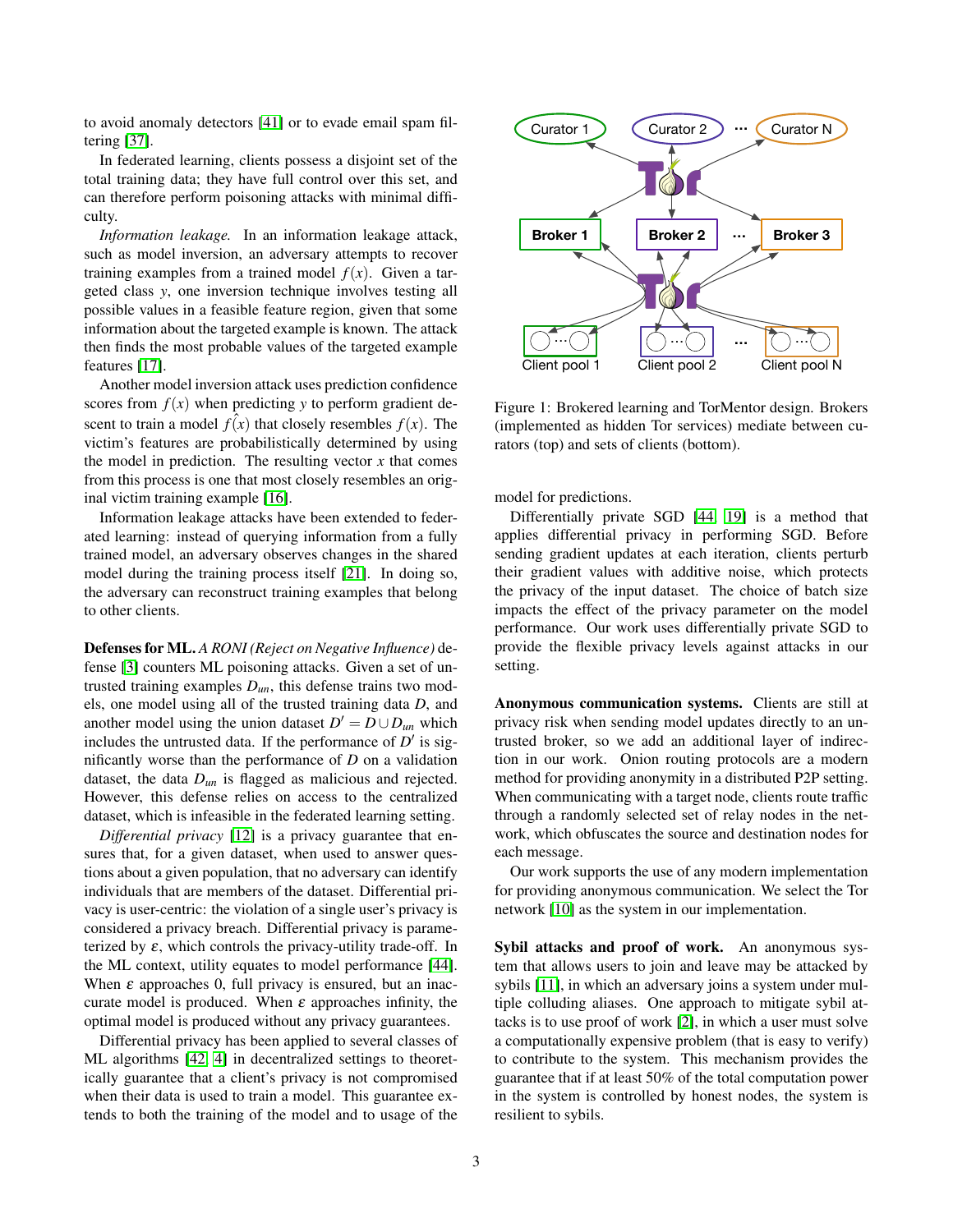#### 3 Brokered Learning

In this work, we define *brokered learning*, which builds on the federated learning setting [\[31\]](#page-14-3), but assumes no trust between clients and curators.

# 3.1 Decoupling federated learning

In federated learning, a central organization (such as Google) acts as the parameter server and performs two logically separate tasks: (1) define the data schema and the learning objective, (2) coordinate distributed ML. The federated learning server performs both tasks at a central service, however, there are good reasons to separate them.

Fundamentally, the goals of data privacy and model accuracy are at tension. Coordinating the ML training process in a private and secure manner compromises the model's ability to learn as much as possible from the training data. In current learning settings, the coordinator is put in a position to provide privacy, yet they are not incentivized to do so.

To take things even further, a malicious curator can observe the contributions of any individual client, creating an opportunity to perform information leakage [\[21\]](#page-14-4) attacks on clients, such as model inversion [\[17,](#page-13-5) [16\]](#page-13-6) or membership inference [\[43\]](#page-14-15). These attacks can be mitigated in federated learning with a secure aggregation protocol [\[6\]](#page-13-2), but this solution does not handle poisoning attacks and requires several coordinated communication rounds between clients for each iteration.

Client anonymity may also be desirable when privacy preferences are shared. For example, if attempting to train a model that uses past criminal activity as a feature, one user with strong privacy preferences in a large group of users with weak privacy preferences will appear suspicious, even if their data is not revealed.

A key observation in our work is that *because data providers and model curators agree on a learning objective before performing federated learning, there is no need for the curator to also coordinate the learning.*

*Brokered learning* decouples the two tasks into two distinct roles and includes mechanisms for anonymity to protect data providers from the curator while orchestrating federated learning. In this setting the users in the system (model curators and data providers) do not communicate with one another, which facilitates a minimal trust model, strengthening user-level privacy and anonymity. As well, users do not reveal their personal privacy parameters to the broker, since *all privacy-preserving computation is performed on the client*.

At the same time brokered learning maintains the existing privacy features of federated learning: data providers do not need to coordinate with each other (or even be aware of each other). This is important to counter malicious clients who attack other clients [\[21\]](#page-14-4).

#### 3.2 Defining brokered learning

*Brokered learning* builds on federated learning [\[31\]](#page-14-3) but provides additional privacy guarantees. This model introduces a broker to mediate the learning process.

Curators define the machine learning model. A curator has a learning task in mind, but lacks the sufficient volume or variety of data to train a quality model. Curators would like to collaborate with clients to perform the learning task and may want to remain anonymous. We provide curators with anonymity in TorMentor by deploying a broker as a Tor hidden service, and by using the broker as a point of indirection (Figure [1\)](#page-2-0).

Curators may know the identities of clients that wish to contribute to the model or may be unaware of the clients that match their learning objectives. Brokered learning supports these and other use cases, For example, curators may know some subset of the clients, or set a restriction on the maxi-mum number of anonymous clients who can contribute<sup>[1](#page-3-0)</sup>.

Clients contribute their data to the machine learning task and specify the criteria for their participation. Instead of fully trusting the curator as they would in federated learning, clients communicate with an honest-but-curious broker. The broker is trusted with coordinating the learning process and does not initiate actions. However, the broker is curious and will examine client data and indentities if possible. This threat model is similar to what was used in the secure aggregation protocol for federated learning [\[6\]](#page-13-2).

Brokered learning allows these clients to jointly contribute to a shared global model, without being aware of nor trusting each other. Each client only needs to be concerned about its personal privacy parameters. Some clients may be more concerned with privacy than others; brokered learning supports differentially private machine learning with heterogeneous privacy levels, which has been shown to be feasible [\[19\]](#page-13-4).

A broker is a short-lived process that coordinates the training of a multi-party ML model. For each model defined by a curator in TorMentor, a single broker is created and deployed as a hidden service in an anonymous network <sup>[2](#page-3-1)</sup>. Clients perform actions such as requesting access to the system, defining client-specific privacy parameters and sending model updates for distributed SGD. We define a precise client API in Section [5.](#page-5-0) When model training is complete, the broker publishes the model and terminates. In our vision, brokers are not intended to be long lasting, and their sole function should be to broker the agreement between users to facilitate anonymous multi-party ML. Brokers may even explicity be managed by governments or as part of a privacy enhancing business model, both of whom are incentivized to provide privacy, anonymity and fairness in distributed ML.

<span id="page-3-0"></span><sup>&</sup>lt;sup>1</sup>We assume that the broker identifies or advertises the learning process to clients out of band, externally to TorMentor.

<span id="page-3-1"></span> $2$ In this paper we do not consider who is running the broker; but we do assume that it is an honest-but-curious third party that is distinct from the curator and the participating clients.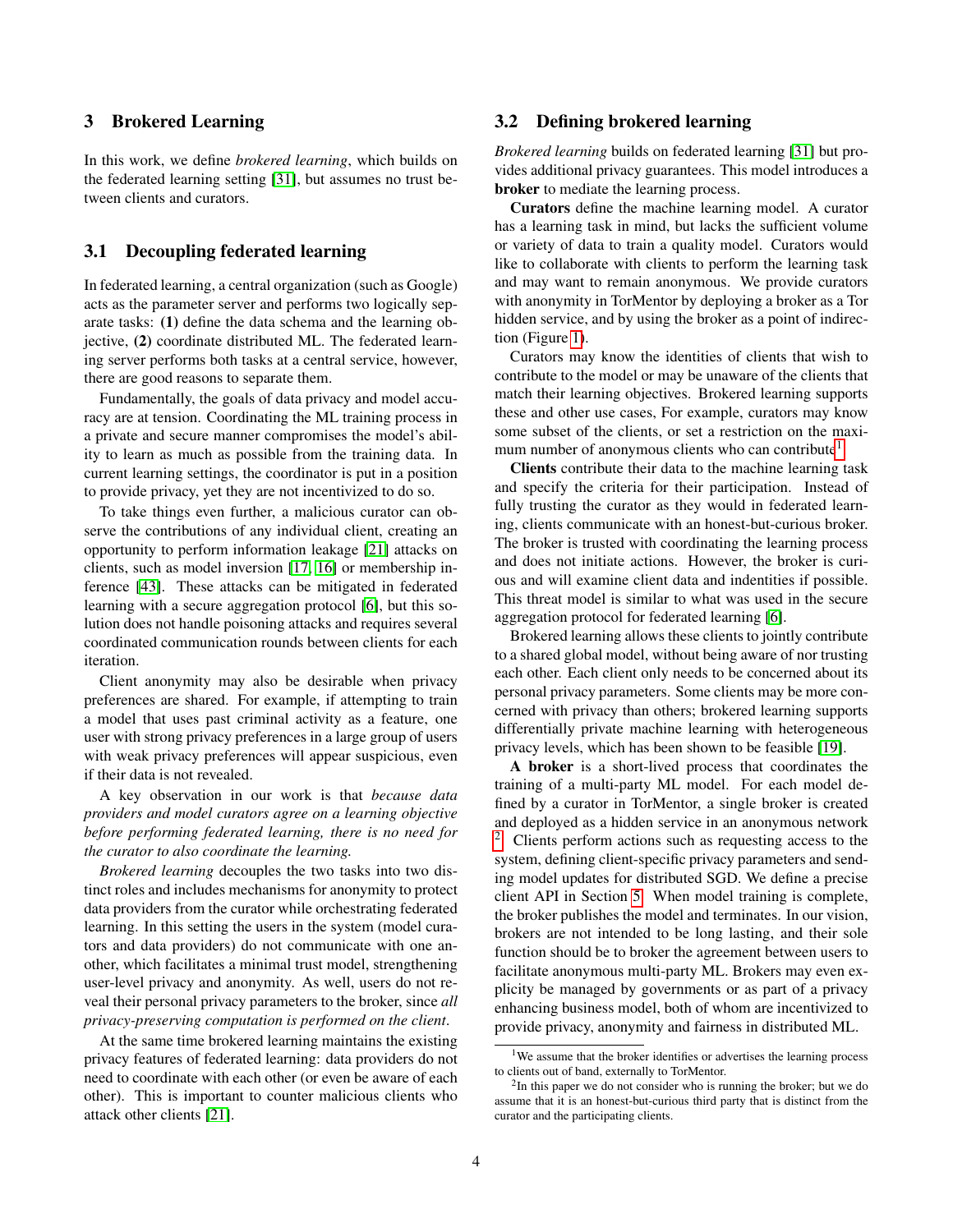

<span id="page-4-0"></span>Figure 2: (a) Attacks/defenses in TorMentor. (b) Threat model: an edge is an attack by source against target(s).

#### 3.3 Example use cases

Medical Sharing Network. Hospitals store substantial patient medical data. However, due to strict regulations, they cannot share this data with each other. No individual hospital wishes to host the infrastructure for model coordination, and no individual hospital is trusted to securely coordinate the analysis. An alternative solution is for the network of hospitals to collaborate in a brokered learning system. For this the hospitals would define the learning task, one hospital would agree to deploy the broker as a hidden service, and all other willing hospitals would join and contribute model updates, training a shared model.

Internet of Things. With the growth of the Internet of Things (IoT), and a largely heterogeneous set of device providers, there is currently no solution for privacypreserving multi-device ML, hosted by a neutral provider. Without anonymous multi-party ML, each system device provider would need to host their own ML coordinators and would have no mechanism for sharing models across other providers.

Brokered learning allows these devices to collaborate on model training without explicitly trusting each other. Devices reap the benefits of shared trained models, without risking data privacy loss. The broker can be run by any single company, or a neutral trusted third party, neither of which have power to compromise device-level privacy.

#### 4 Threat model, guarantees, assumptions

We realized brokered learning in a system called *TorMentor*, which uses differentially private distributed SGD [\[44\]](#page-14-10) to train a model in an anonymous multi-party setting. We select Tor [\[10\]](#page-13-13) as the anonymous communication network for Tor-Mentor. TorMentor is designed to counter malicious curators and malicious clients who may attempt to gain additional information (information leakage) about others or negatively influence the learning process (poisoning). The honest-butcurious broker coordinates the learning process, but is *not* trusted with the identity nor the data of users.

Clients and curators do not attack the broker itself, rather they aim to attack other curators, other clients, or the outcome of the learning process. Brokers are also untrusted in the system: the client and curator APIs protect them from potential broker attacks. Figure [2](#page-4-0) overviews TorMentor's threat model with attacks/defenses and who can attack who and how.

Deanonymization. For anonymous communication to and from the broker we assume a threat model similar to Tor [\[10\]](#page-13-13): an adversary has the ability to observe and control some, but not all of the network. Adversaries may attempt to observe Tor traffic as a client or as a broker in the network [\[35,](#page-14-16) [13,](#page-13-14) [27\]](#page-14-17). Adversaries can also influence traffic within Tor through their own onion router nodes, which do not necessarily need to be active TorMentor clients.

Poisoning attacks. In our threat model, poisoning attacks are performed by clients against shared models. After a curator defines a model, adversarial clients can use the defined learning objective to craft adversarial samples that oppose the objective. We assume that adversaries generate these adversarial samples using a common strategy such as label flipping [\[5\]](#page-13-8), and join the training process and poison the model by influencing its prediction probabilities.

Inversion attacks. We assume that adversaries can target a specific client victim who they know is using the system. Inversion attacks can be executed from a variety of points: the adversary may be administering the broker, the adversary may curate a model that the victim joins, or the adversary joins model training as a client, knowing that the victim has also joined. Although the broker does not expose model confidence scores in the model prediction API, which are a key piece of information for performing inversion attacks in a black-box setting [\[16\]](#page-13-6), our threat model grants adversaries white-box access to the model internals, which is more powerful than a traditional model inversion attack.

In TorMentor, adversarial clients have access to the global model and can infer confidence scores or gradient step values by carefully observing changes to the global model and reconstructing a copy of the victim's local model. This attack is similar to a model stealing attack [\[47\]](#page-14-18): after stealing an accurate approximation of a victim's local model, an adversary can mount an inversion attack on the approximation to reconstruct the victim's training examples.

Sybil attacks. Since clients and curators join the system anonymously, they can generate sybils, or multiple colluding virtual clients, to attacks the system [\[11\]](#page-13-10). In federated learning, all users are given an equal stake in the system, and thus sybils make poisoning and inversion attacks linearly easier to perform.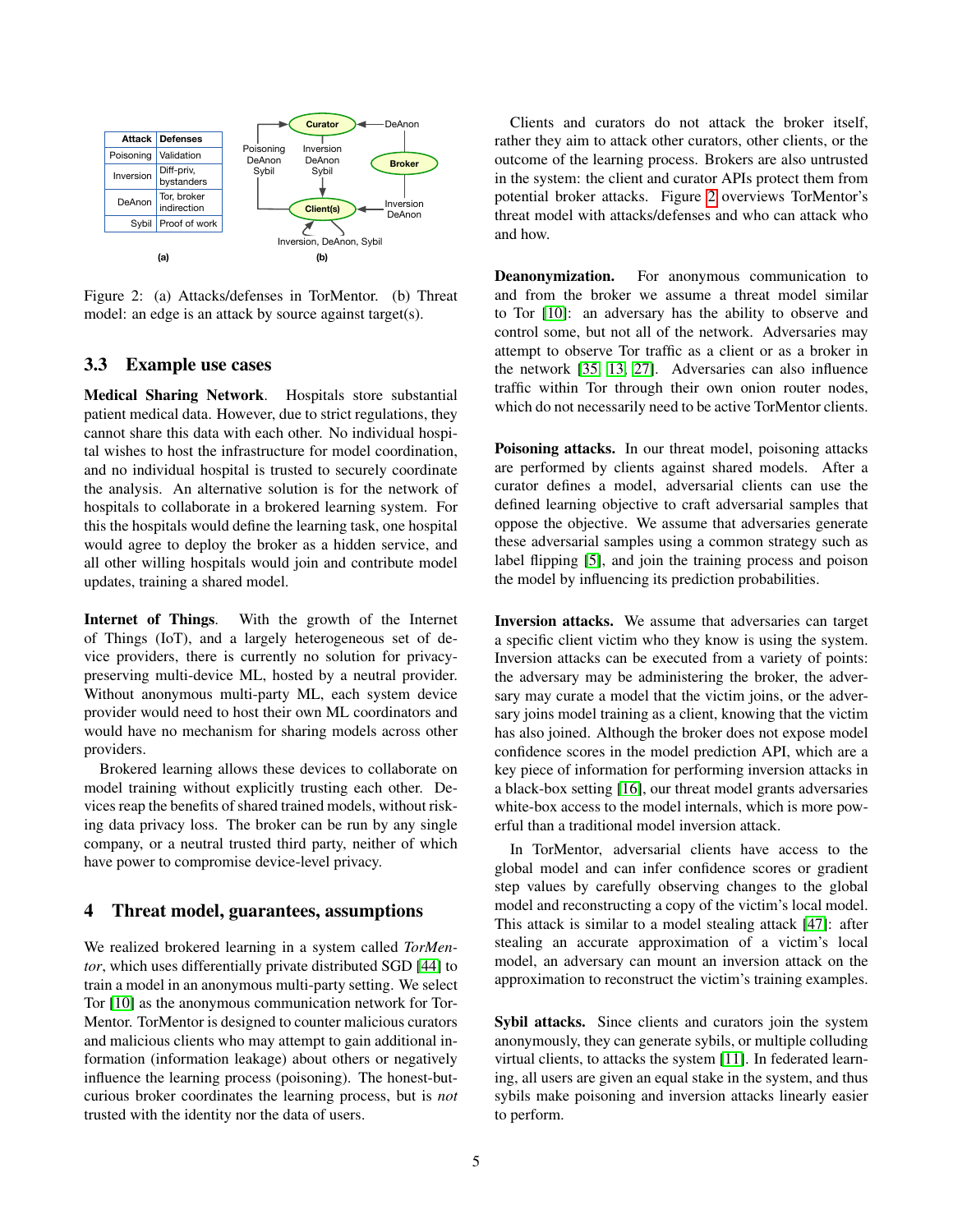#### 4.1 Security guarantees

TorMentor guarantees that curator and client identities remain anonymous to all parties in the system by using an anonymous communication network. Our prototype uses Tor and provides the same guarantees as Tor, however, it can use other anonymous messaging systems [\[48,](#page-14-19) [9\]](#page-13-15). For example, since Tor is susceptible to timing attacks, an adversary could target a client by observing its network traffic to deanonymize its participation in the system.

TorMentor exposes a small, restrictive API to limit a user's influence on the system. TorMentor alleviates the risk of poisoning attacks and inversion attacks by allowing clients to specify *k*, the minimum number of clients required for training. When a client joins the system, they specify the number of other clients required in the system, which TorMentor guarantees will be honored. Clients also locally use differential privacy to further protect their privacy. Both parameters are defined by the client, guaranteeing that clients (and not the curator) controls this accuracy-privacy tradeoff.

TorMentor prevents sybils through proof of work, similar to the Bitcoin protocol [\[36\]](#page-14-20). This mechanism makes it expensive, though not impossible, to mount a sybil attack. Proof of work is implemented at two points: proof of work as a prerequisite for system admission, and proof of work as a prerequisite for contributing to the model.

#### 4.2 Assumptions

We assume that the only means to access information within the system is through the APIs defined in Section [5.](#page-5-0) A Tor-Mentor instance and its corresponding brokers are exposed as a hidden service with a public *.onion* domain. We assume that this *.onion* becomes a widely known and trusted  $domain<sup>3</sup>$  $domain<sup>3</sup>$  $domain<sup>3</sup>$ .

We use proof of work to defend against sybils and therefore assume that the adversary does not have access to more than half of the computational power relative to the total computational power across all users in an instance of the TorMentor training process [\[2\]](#page-13-9).

We make the same assumptions as Tor [\[10\]](#page-13-13); for example, we assume that an adversary does not control a large fraction of nodes within the Tor network.

#### <span id="page-5-0"></span>5 TorMentor Design

TorMentor design has three goals: (1) meet the defined learning objective in a reasonable amount of time, (2) provide both anonymity and data privacy guarantees to clients and curators, and (3) flexibly support client-specific privacy requirements.



<span id="page-5-2"></span>Figure 3: Overview of the TorMentor protocol between curator/broker/client.

Design overview. The broker handles all communication between clients and the curator, and acts as the coordinator in an untrusted collaborative learning setting. Each TorMentor broker is deployed as a Tor hidden service with a unique and known *.onion* domain. Several clients may join a model once a curator defines it, with requirements for joining specified by both the curator and the clients. Each broker and therefore each model is associated with a pool of clients among whom the learning procedure takes place (see Figure [1\)](#page-2-0).

Each broker runs a separate *aggregator* process and *validator* process. The aggregator serves the same purpose as a parameter server [\[28\]](#page-14-1): storing and distributing the parameters of the global model. The validator is a novel addition in our work that observes and validates the values of gradient updates sent by clients to the aggregator.

Next, we review the TorMentor API in Table [1](#page-6-0) and the training process illustrated in Figure [3.](#page-5-2) We then detail how TorMentor defends against adversarial clients and curators.

#### 5.1 Curator API

The curator uses the **curate** call to bootstrap a new model by defining a *common learning objective*: the model type, the desired training data schema and a validation dataset. These are critical to perform ML successfully (even in a local setting). We therefore expect that a curator can provide these.

Once the learning objective is defined, a Tor *.onion* address is established for the specified model, and the system waits for clients to contact the hidden service with a message to join. The validation dataset is used by the validator to reject adversaries, and to ensure that the ML training is making

<span id="page-5-1"></span><sup>&</sup>lt;sup>3</sup>To build further trust the TorMentor service can use an authoritatively signed certificate.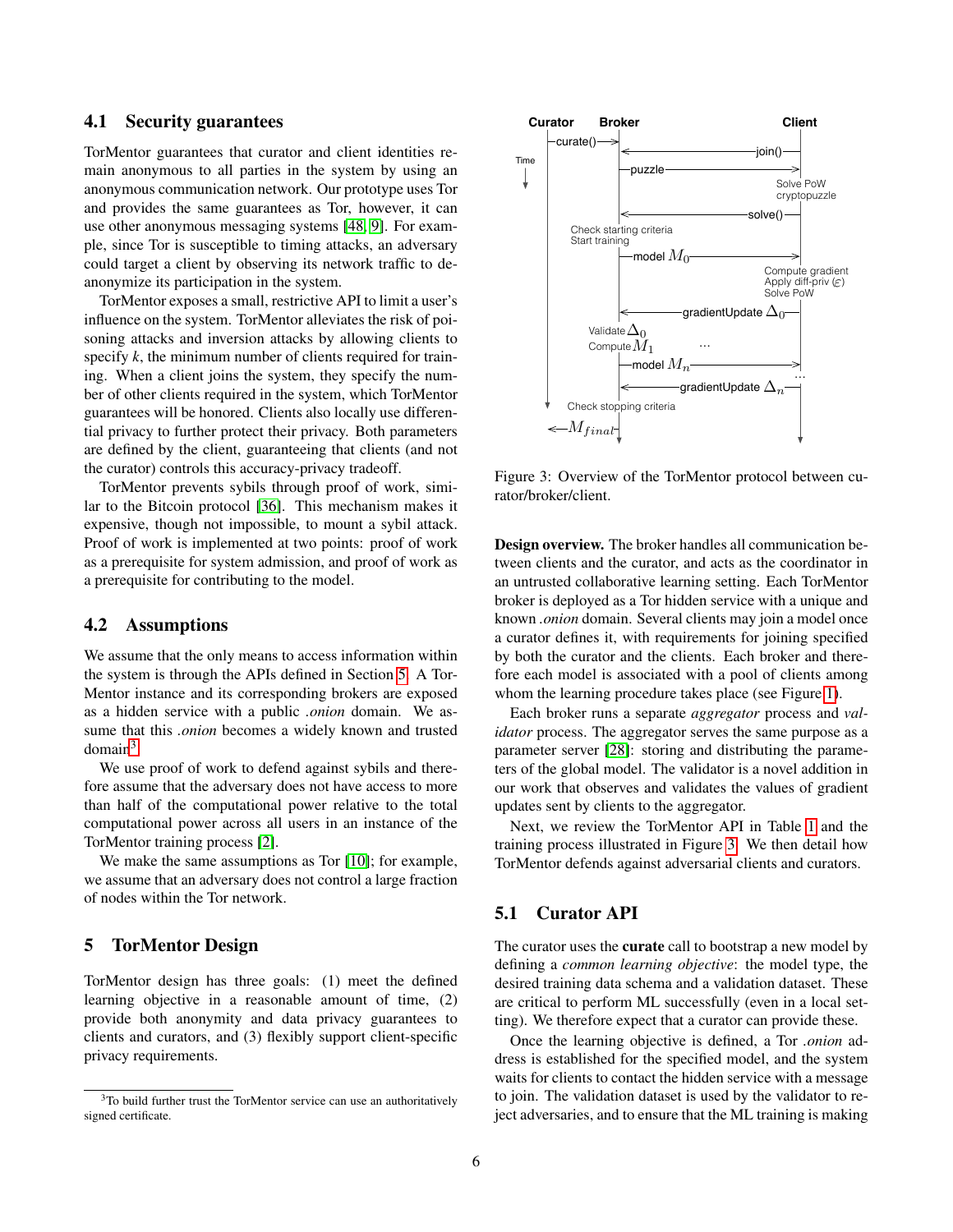| <b>API</b> call                                                                              | <b>Description</b>                                                                   |  |
|----------------------------------------------------------------------------------------------|--------------------------------------------------------------------------------------|--|
| $address \leftarrow \text{curate(mID, maxcli, mincli, valid-}$                               | Curate a new model. Curator provides modelID, client count range,                    |  |
| Set)                                                                                         | validation set. TorMentor returns a hidden service address for a newly               |  |
|                                                                                              | specified broker.                                                                    |  |
| $P_{admit} \leftarrow \textbf{join}(mID)$                                                    | Client joins a curated model. Client provides modelID; TorMentor re-                 |  |
|                                                                                              | turns a SHA-256 admission hash puzzle $P_{admit}$ .                                  |  |
| conn, $M_t \leftarrow$ <b>solve</b> (mID, $S_{admit}$ , minCli, schema)                      | Client finds the solution $S_{admit}$ to $P_{admit}$ and joins. Client provides mod- |  |
|                                                                                              | elID, solution to puzzle, min number of clients and its dataset schema;              |  |
|                                                                                              | TorMentor returns a connection and global model state.                               |  |
| $M_{g,t+1}, P_{i,t+1} \leftarrow \textbf{gradientUpdate}(\text{mId}, S_{i,t}, \Delta_{i,t})$ | Client pushes a local model update to the global model state. Client i               |  |
|                                                                                              | provides modelID, solution to previous SHA-256 puzzle $S_{i,t}$ and gradi-           |  |
|                                                                                              | ent update $\Delta_{i,t}$ at iteration t; TorMentor returns new global model state   |  |
|                                                                                              | $M_{g,t+1}$ , and the next SHA-256 puzzle $P_{i,t+1}$ .                              |  |

<span id="page-6-0"></span>Table 1: TorMentor API. The curate call (top row) is the only curator API call. The bottom three calls are for clients.

progress towards model convergence.

Too few clients may lead to a weak model with biased data, while a large number of clients will increase communication overhead. The curator can use the API to adjust an acceptable range for the number of clients contributing to the model.

# 5.2 Client API

A client uses the join call to join a curated model  $4$  A client's data is validated against the objective when joining. Our prototype only checks that the specified number of features matches those of the client, but more advanced automatic schema validation techniques [\[39\]](#page-14-21) can be used.

The client uses the solve call to perform a proof-of-work validation, similar to that of the blockchain protocol [\[36\]](#page-14-20), in which a cryptographic SHA-256 admission hash is inverted, the solution is verified to contain a required number of trailing '0' digits, and a new puzzle is published. Once the proofof-work is completed, the client is accepted as a contributor to the model. Once the desired number of clients have been accepted to the model, collaborative model training is performed through the TorMentor protocol: each client computes their SGD update on the global model and pushes it to the parameter server through the gradientUpdate call.

Clients compute gradient updates *locally*. Clients also maintain a personal privacy level  $\varepsilon$  and a personal batch size *b* to tune their differentially-private updates during model training. With the privacy-utility tradeoff in mind, it is natural for clients and curators to have different preferences regarding client privacy. Some clients may value privacy more than others and thus will tune their own privacy risk, while curators want to maximize their model utility *TorMentor is the first system to support anonymous machine learning in a* *setting with heterogeneous user-controlled privacy goals.*

#### 5.3 Training process

Training in TorMentor (Algorithm [1\)](#page-7-0) is performed in a fashion similar to that of the parameter server [\[28\]](#page-14-1): each client pulls the global model, locally computes a gradient step, and applies the update to the global model. TorMentor uses the differentially private SGD [\[44\]](#page-14-10) method, which allows clients to select their own privacy parameter  $\varepsilon$  and batch size  $b$ . We assume that clients understand how to properly define these parameters and are aware of their implications on the privacy-utility tradeoff and their privacy budgets [\[12\]](#page-13-3).

Since clients may fail or be removed from the system by the broker, bulk synchronous computation in TorMentor may be infeasible. Instead, as an alternative to the synchronous update model in federated learning [\[31\]](#page-14-3), TorMentor also supports a total asynchronous model [\[23,](#page-14-11) [28\]](#page-14-1), which enables parallelization but allows clients to compute gradients on stale versions of the global model, potentially compromising model convergence. A lock-free approach to parallel SGD is feasible if the the step size is tuned properly, and the corresponding global loss function meets certain strong convexity guarantees [\[40\]](#page-14-12), which we assume is true when using the total asynchronous model in our brokered learning setting. This approach also negates the affect of stragglers in a high latency environment (see Section [7\)](#page-8-0).

Clients are free to leave the training process at any time. TorMentor keeps a registry of the active clients, and checks that the minimum number of clients condition is met at each gradient update. In the case of clients leaving the system, TorMentor uses timeouts to detect the clients who drop out of the system. Such clients do not negatively impact the curator or other clients. As long as the required minimum number of clients *k* exists, the learning process will not halt and no work will be wasted.

<span id="page-6-1"></span><sup>4</sup>We assume that the client is able to learn the curator-provided modelID out of band. This may be through a third-party system or directly through another anonymous service.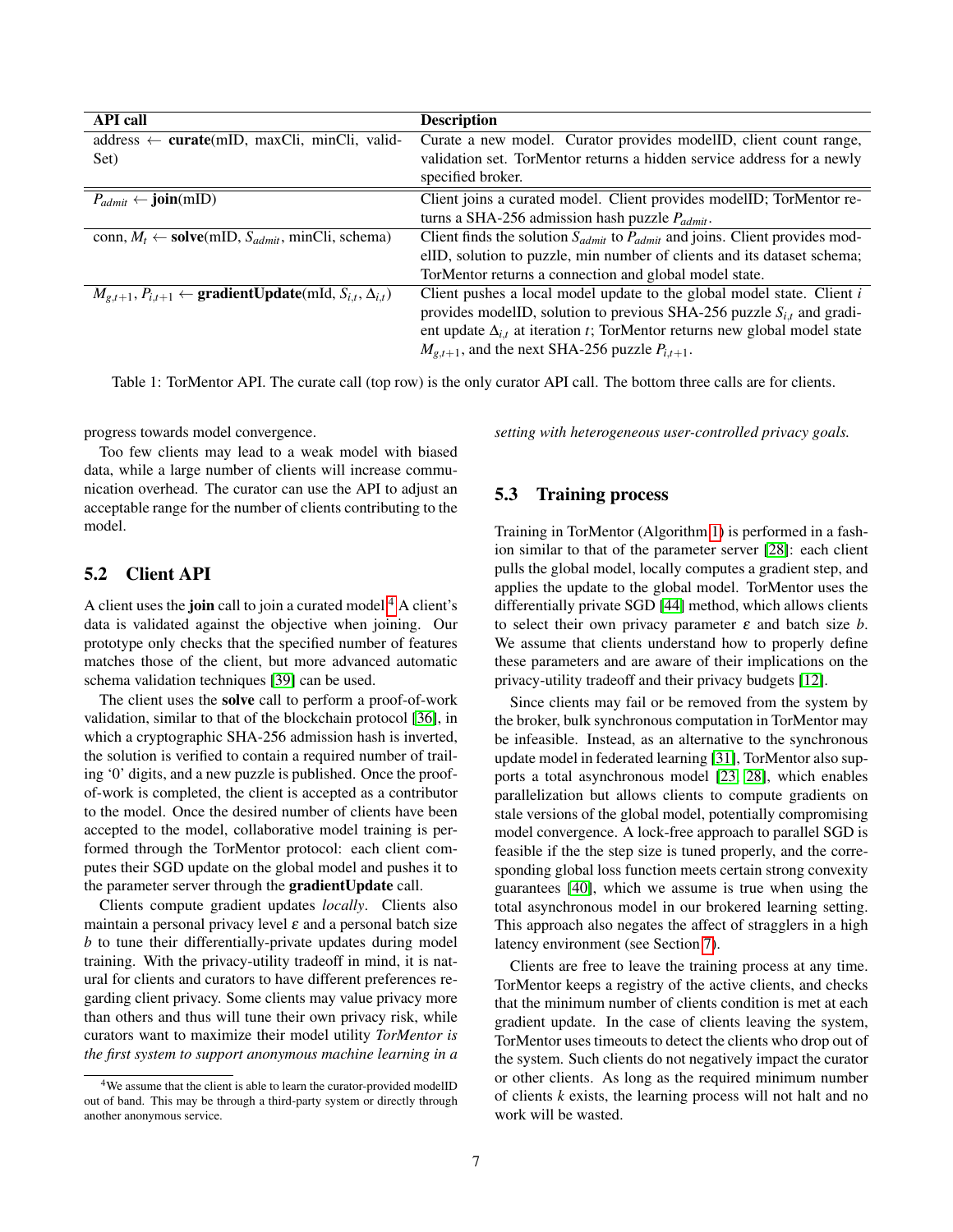Data: Training data *x*, *y*; batch size *b*; privacy parameter ε

Result: Returns a single gradient update on the model parameters

while *IsTraining* do

Pull gradients *w<sup>t</sup>* from TorMentor;

Subsample *b* points  $(x_i, y_i) \in B_t$  from training data;

Draw noise *Z<sup>t</sup>* from Laplacian distribution;

Compute gradient step through differentially private SGD;

Push gradient to TorMentor

end

<span id="page-7-0"></span>Algorithm 1: TorMentor differentially private SGD training algorithm.



<span id="page-7-1"></span>Figure 4: One iteration in an inversion attack in which an attacker observes the difference between  $M_t$  and  $M_{t+2}$ , and infers this difference to be  $\Delta$ *V*,*t*+1. After many iterations, the attacker can discover  $M_V^*$ , the optimal model trained on the victim's data.

# 5.4 Defending against inversion attacks

Although a direct inversion attack in federated learning has not been realized yet, we envision a novel potential attack in this scenario. Figure [4](#page-7-1) shows the proposed ideal situation for an attacker performing an inversion attack: a two client TorMentor system, one of whom is the adversary.

In this scenario the victim *V* and attacker *A* alternate in sending gradient updates to the broker. Since the global model parameters are sent to the adversary at each iteration, it can ideally observe the difference in the global model between iterations. As the attacker knows their contribution to the global model at the previous iteration, they are able to exactly compute the victim's update by calculating:

$$
M_{t+2} = M_t + \Delta_{v,t+1} + \Delta_{a,t}
$$
  

$$
\Delta_{v,t+1} = M_{t+1} - M_t - \Delta_{a,t}
$$

By saving and applying  $\Delta_{v,t}$  at each iteration to a hidden, shadow model, the adversary can compute an approximation to  $M_V$ , the optimal model trained with only the victim's data, similar to a model stealing attack [\[47\]](#page-14-18). The adversary can then perform a model inversion attack [\[17,](#page-13-5) [16\]](#page-13-6) and reconstruct the victim's training data elements in  $X_V$ . In the case that the broker carries out the inversion attack, the attack is even stronger: the broker can isolate all updates sent to it through a single connection.

Differential privacy offers a natural defense against attacks from a broker or another client by perturbing the victim's updates  $\Delta_{V,t}$  that are sent to the broker. An adversary will find it difficult to recover  $M_V$  and  $X_V$  when the privacy parameter  $\epsilon$  is closer to 0. An adversary could choose to send any vector as their  $\Delta_{a,t}$  update, which allows them to curate specific gradients that elicit revealing responses from the victim [\[21\]](#page-14-4).

In the case of attacks from other clients, the effectiveness of the differentially private SGD protocol is also contingent on a setting in which multiple clients are simultaneously performing updates. When an adversarial client receives a new copy of the global model in TorMentor, it has no mechanism to discover which clients contributed to the model since the last update, making it difficult to derive knowledge about specific clients in the system.

Thus, TorMentor exposes a privacy parameter *k* to clients, which clients use to express the minimum number of clients that must be in the system before training can begin. Our differentially private SGD only begins when *n* clients, each with a parameter  $k \leq n$  exist in the system. Effectively, this means that for an adversarial client to perform the ideal model inversion against a victim with parameter *k* the adversary needs to create *k* −1 sybil clients.

#### 5.5 Defending against poisoning attacks

In adding the validator process, we propose an *active parameter server* alternative to the assumed passive parameter server in current attacks [\[21\]](#page-14-4). The parameter server validates each client's contribution to the model health and penalizes updates from suspicious connections.

We develop a distributed RONI defense that uses sets of gradient updates, instead of datasets, and independently evaluates the influence that each gradient update has on the performance of a trusted global model. Validation (Algorithm [2\)](#page-8-1) executes within the parameter server in TorMentor and validates that iterations performed by clients have a positive impact. Validation is parameterized by two variables: the validation rate at which validations are performed, and the RONI threshold [\[3\]](#page-13-7) required before a client is flagged.

To ensure that validations are performed in a fair manner, we benchmark all clients against the same candidate model. The validator intersperses validation iterations within the gradient updates requests in distributed SGD. A validation round is triggered through a periodic Bernoulli test, with the probability parameterized by a validation rate. During a validation round, the current model state is snapshotted, and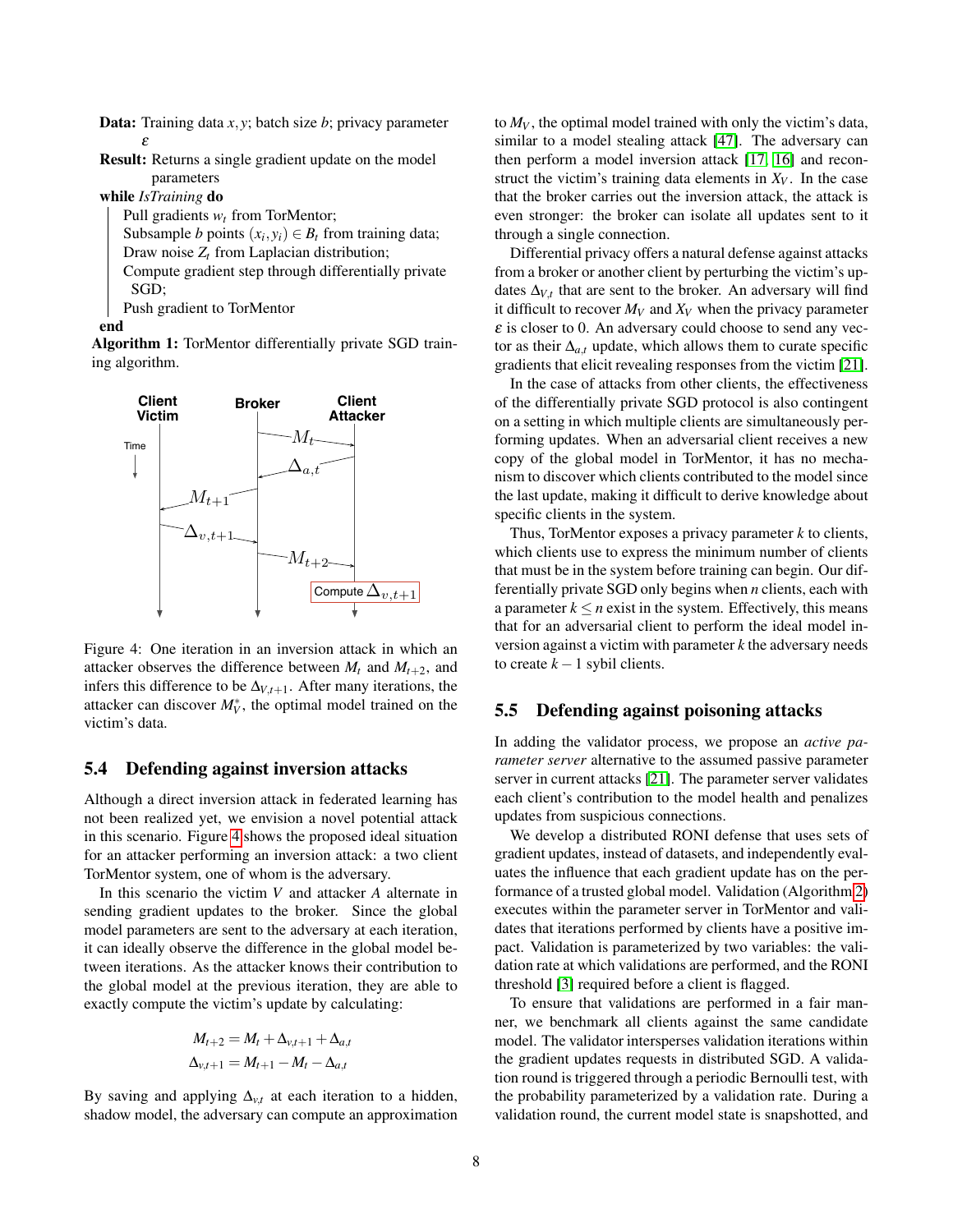Data: Stream of gradient updates from each client *i*, over *t* iterations ∆*i*,*<sup>t</sup>* Result: Reject a client if their updates oppose the defined learning objective while *IsTraining* do Draw Bernoulli value *v*; if *v* > *VALIDATION*\_*RATE* then Set current model  $M_t$  to be snapshot model  $M_s$ ; Wait for client responses; end if *Client c contacts TorMentor* then Send *M<sup>s</sup>* instead of *M<sup>t</sup>* ; Save response ∆*c*,*<sup>s</sup>* end if *All clients responded* then Find RONI *rc*:  $r_c = err(M_s, X_{val}) - err(M_s + \Delta_{c,s}, X_{val});$  $total_c = total_c + r_c;$ if *total<sup>c</sup>* > *THRESHOLD* then penalize *c*; end end end

<span id="page-8-1"></span>Algorithm 2: RONI validation algorithm.

a copy of this model is sent to all active clients. The clients' gradient responses are collected and the RONI value is calculated and accumulated.

In addition to the proof of work required to join the system, we implement an adaptive proof of work mechanism to mitigate sybils in poisoning attacks. A SHA-256 proof of work puzzle that must be solved on each iteration before an update to the global model is accepted by the broker. When a client's RONI score exceeds a defined negative threshold, the broker increases the required trailing number of 0's by one, increasing the difficulty of the puzzle for that client. The difficulty of this puzzle is client- and iteration-specific, making it more expensive for malicious clients to poison the model and decreasing their influence relative to honest clients.

When the rate of validation is increased, the broker discovers poisoning clients more quickly, but with a performance overhead. When the RONI threshold is increased, the broker is more likely to detect adversaries, but the false positive rate of flagging honest nodes increases as well.

An important design detail is that a validation request looks just like a gradient update request. Therefore, adversaries cannot trick the validator by appearing benign during validation rounds while poisoning the true model. If the snapshot model  $M_s$  is taken close enough to the current model state  $M_t$ , it becomes more difficult for adversaries to distinguish whether the updates they are receiving are genuine gradient requests or not.

#### 5.6 Modular design

To summarize, TorMentor includes several mechanisms to provide various levels of client and curator privacy and security. These include:

- $\star$  Using Tor to provide anonymous communication for all users (clients and the curator).
- $\star$  Using proof of work as a form of admission control.
- $\star$  A validator process that uses RONI and adaptive proof of work to mitigate poisoning attacks and sybils.
- $\star$  Differentially private SGD and minimum client enforcement to provide client privacy and to defend against inversion attacks.

Each of these components operates independently, and if brokered learning is deployed in a setting where some of the described attacks are out of scope, these components can be independently disabled.

#### 6 TorMentor Implementation

We implemented a TorMentor prototype in 600 LOC in Python 2.7 and 1,[5](#page-8-2)00 LOC in Go  $1.8<sup>5</sup>$ . All the communication primitives are developed in Go, while the vector computation and ML are in Python. We implement differentiallyprivate SGD [\[44\]](#page-14-10) in Numpy 1.12. For our noise function, we use a multivariate isotropic Laplace distribution. As a performance operation, we draw random samples from this distribution prior to training by using *emcee*, an MIT licensed Monte Carlo (MCMC) ensemble sampler [\[15\]](#page-13-16).

In our evaluation we deploy the TorMentor curator and clients on Azure by using bash scripts consisting of 371 LOC. These bootstrap VMs with a TorMentor installation, launch clients, and orchestrate experiments.

## <span id="page-8-0"></span>7 Evaluation

We evaluated our TorMentor design by carrying out several local and wide-area experiments with the TorMentor prototype. Specifically, we answer the following four research questions:

- 1. What are the effects of the privacy parameter  $\varepsilon$  and batch size *b* on model convergence? (Section [7.2\)](#page-9-0)
- 2. What is TorMentor's overhead as compared to the baseline alternative? (Section [7.3\)](#page-9-1)
- 3. How effective are the privacy parameters  $\varepsilon$  and minimum number of clients *k* in defending against inversion attacks? (Section [7.4\)](#page-10-0)

<span id="page-8-2"></span><sup>5</sup> <https://github.com/DistributedML/TorML>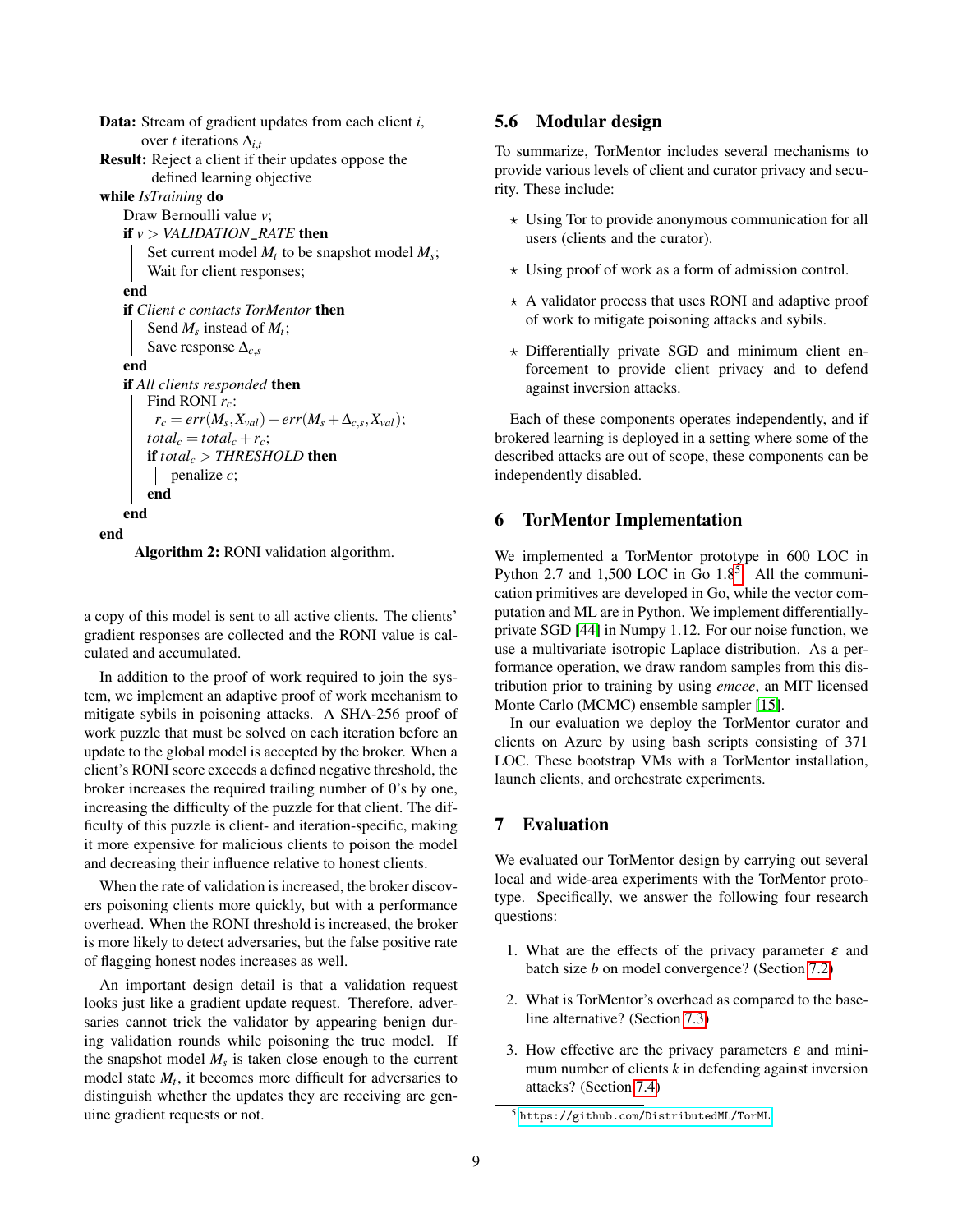

<span id="page-9-2"></span>Figure 5: Effects of differential privacy and batch size on training loss over time. As ε and *b* decrease, model convergence is slower and may not be guaranteed.

4. How effective is validation in defending against poisoning attacks, and what are the effects of its parameters? (Section [7.5\)](#page-11-0)

Next we describe the methodology behind our experiments and then answer each of the questions above.

#### 7.1 Methodology

Credit card dataset. In our experiments we envision multiple credit card companies collaborating to train a better model that predicts defaults of credit card payments. However, the information in the dataset is private, both to the credit card companies and to their customers. In this context, any individual company can act as the curator, the broker is a commercial trusted service provider, and clients are the credit card companies with private datasets.

To evaluate this use-case we used a credit card dataset [\[49\]](#page-14-22) from the UCI machine learning repository [\[29\]](#page-14-23). The dataset has 30,000 examples and 24 features. The features represent information about customers, including their age, gender and education level, along with information about the customer's payments over the last 6 months. The dataset also contains information about whether or not the given customer managed to pay their next credit card bill, which is used as the prediction for the model.

Prior to performing the training, we normalized, permuted, and partitioned the datasets into a 70% training and 30% testing shard. For each experiment, the training set is further sub-sampled to create a client dataset, and the testing shard is used as the curator-provided validation set. Training error, the primary metric used in evaluation, is calculated as the error when classifying the entire 70% training shard. In brokered learning, no single client would have access to the entire training dataset, so this serves as a hypothetical metric.

Wide-area deployment on Azure. We evaluated TorMentor at scale by deploying a geo-distributed set of 25 Azure VMs, each running in a separate data center, spanning 6 continents. Each VM was deployed using Azure's default Ubuntu 16.06 resource allocation. Each VM was provisioned with a single core Intel Xeon E5-2673 v3 2.40GHz CPU, and 4 GB of RAM. Tor's default stretch distribution was installed on each client. We deployed the broker at our home institution as a hidden service on Tor. The median ping latency (without using Tor) from the client VMs to the broker was 133.9ms with a standard deviation (SD) of 61.9ms. With Tor, the median ping latency increased to 715.9ms with a SD of 181.8ms.

In our wide-area experiments we evenly distribute a varying number of clients across the 25 VMs and measure the training error over time. Each client joins the system with a bootstrapped sample of the original training set  $(n = 21,000)$ and sampled with replacement), and proceeds to participate in asynchronous model training.

#### <span id="page-9-0"></span>7.2 Model convergence

We evaluate the effect of the privacy parameter  $\varepsilon$  and the batch size *b* when performing learning over TorMentor. Figure [5](#page-9-2) shows training error over time with a single client performing differentially private SGD [\[44\]](#page-14-10) to train a logistic regression model using the entire training shard.

We found that models converge faster and more reliably when the batch size is higher and when  $\varepsilon$  is higher (less privacy). These results are expected as they are confirmations of the utility-privacy tradeoff. In settings with a low  $\varepsilon$  (more privacy) and a low batch size we observed that the effect of differential privacy is so strong and the magnitude of the additive noise is so large that the model itself does not converge, rendering the output of the model useless. Based on these results, the experiments in the remainder of the paper use a batch size of 10.

#### <span id="page-9-1"></span>7.3 Scalability and overhead

We also evaluated TorMentor's scalability by varying the number of participating clients. We evaluate the overhead of Tor and the wide-area in TorMentor by running TorMen-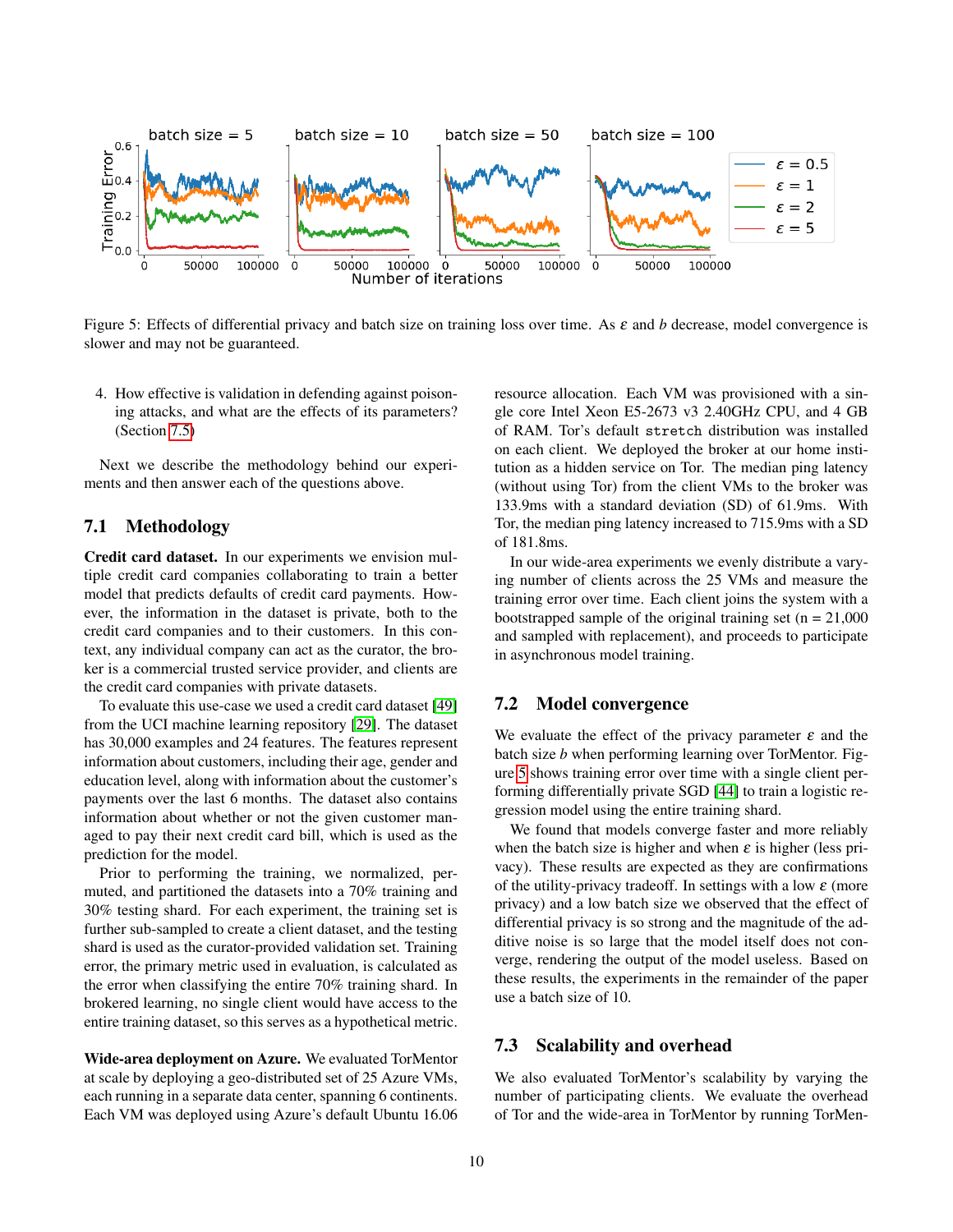

Figure 6: TorMentor model convergence in deployments with 10, 50, 100, and 200 clients.

<span id="page-10-1"></span>

| # of Clients | TorMentor        | $w/o$ Tor       |
|--------------|------------------|-----------------|
| 10           | 819 <sub>s</sub> | 210 s           |
| 50           | 210 s            | 34 s            |
| 100          | 135 s            | 18 <sub>s</sub> |
| 200          | 67 s             | 13 <sub>s</sub> |

<span id="page-10-2"></span>Table 2: Time to train the model with TorMentor, with and without Tor, over a varying number of clients.

tor experiments with and without Tor. All nodes were honest, held a subsample of the original dataset, and performed asynchronous SGD.

Figure [6](#page-10-1) shows that, when updating asynchronously, the model convergences at a faster rate as we increase the number of clients.

We also compared the convergence time on TorMentor with a baseline WAN parameter server. For the WAN parameter server we used the same clients deployment, but bypassed Tor, thereby sacrificing anonymity.

The results in Table [2](#page-10-2) show that on average, the overhead incurred from using Tor ranges from 5-10x. However, as the number of clients increases, the training time in both deployments drops, while the central deployment slows down.

# <span id="page-10-0"></span>7.4 Inversion defenses evaluation

We first set up the inversion attack by carefully partitioning the dataset. Of the 30,000 examples in the credit dataset, 9,000 (30%) examples were partitioned into *Xtest*, a test dataset. The remaining 21,000 examples were evenly partitioned across clients. The victim's dataset  $X_\nu$  was one of these partitions, with all the  $y_i$  prediction values flipped. This was done to sufficiently separate the victim model from the globally trained model<sup>[6](#page-10-3)</sup>. With this victim dataset, a globally



Figure 7: TorMentor without Tor model convergence in deployments with 10, 50, 100, and 200 clients.

trained model achieved an error of 95.4% when attempting to reconstruct the victim model, and predicting on the test set.

With this setup we carried out the attack described in Figure [4.](#page-7-1) Each attack was executed for 4,000 gradient iterations, which was long enough for the global model to reach convergence in the baseline case. We then calculated the reconstruction error by comparing the resulting inversion model to the true victim model, a model trained with only the victim's data, by comparing predictions on the test set. That is, if the inversion model and true victim model classify all test examples identically, the reconstruction error is 0. The reconstruction error would also serve as the error when an attacker uses outputs from  $\hat{M}_v$  to infer the training examples in  $X_v$  [\[47,](#page-14-18) [16\]](#page-13-6).

Since the inversion attack is passively performed, it is defended by a client carefully tuning the privacy parameters  $\varepsilon$ and the minimum number of clients *k*. We evaluate the effects of these parameters in Figures [8](#page-11-1) and [9.](#page-11-2)

Figure [8](#page-11-1) shows the effect of the privacy parameter  $\varepsilon$  on the reconstruction error, as  $\varepsilon$  is varied from 0.5 to 5, plotting the median and standard deviation over 5 executions.

In the baseline case the client and curator are alternating gradient updates as in Figure [4,](#page-7-1) and there is no differential privacy. As  $\varepsilon$  decreases (increasing privacy), the reconstruction error of the inversion attack increases. When  $\varepsilon = 1$ , the reconstruction error is consistently above 10%.

When the attacker sends a vector of zeros as their gradient update, the inversion attack is most effective, as this completely isolates the updates on the global model to those performed by the victim. Figure [8](#page-11-1) shows the same experiment performed when the attack contributes nothing to the global model. As  $\varepsilon$  increases beyond 2 (decreasing privacy), the

<span id="page-10-3"></span><sup>&</sup>lt;sup>6</sup>We originally attempted the inversion with one of the training data shards as the victim dataset, but we found that even naively comparing the

final global model  $M_g^*$  to the optimal victim model  $M_v^*$  resulted in a low reconstruction error of 4.4%. Thus, separating the victim model in a way that makes it distinguishable is necessary.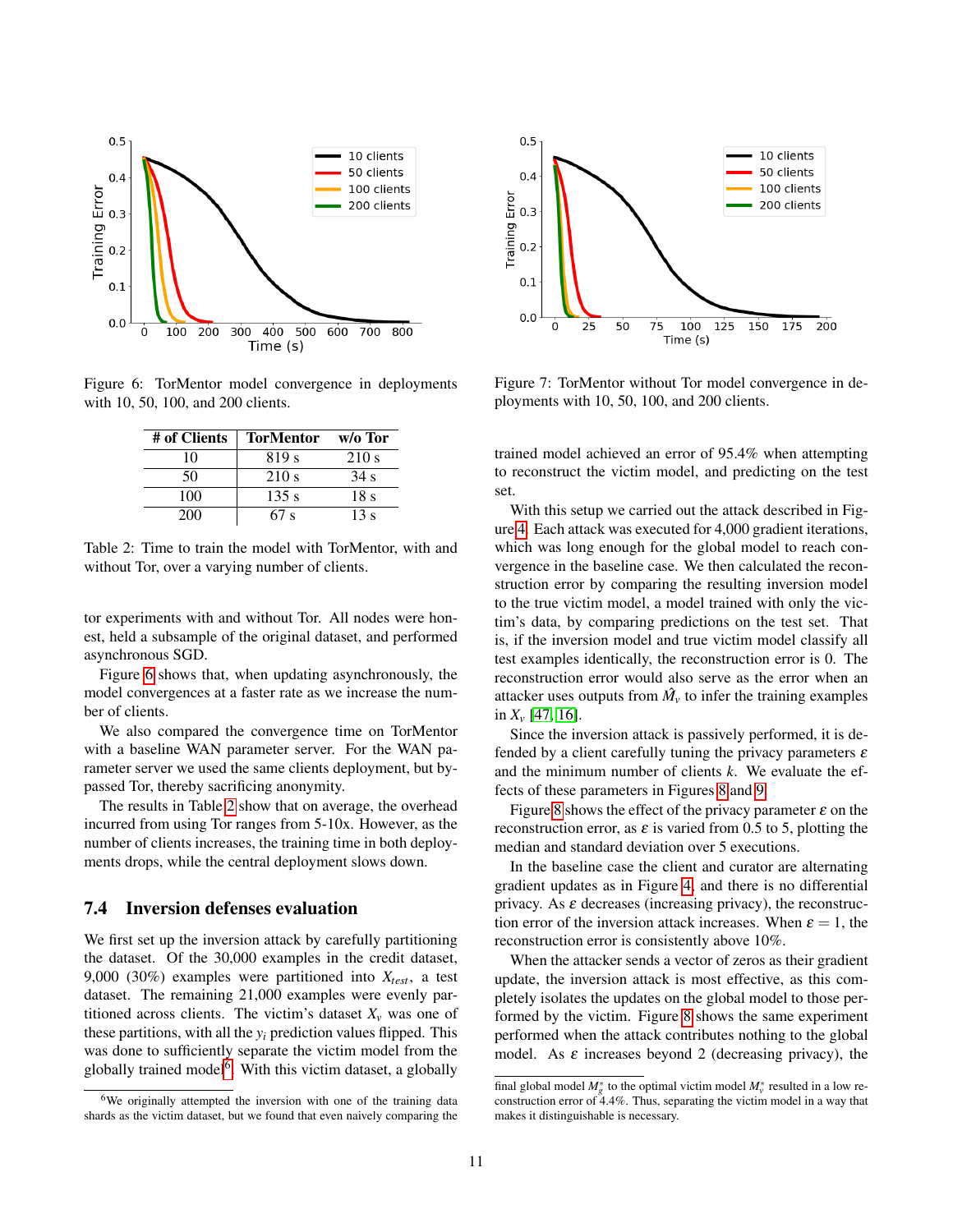

<span id="page-11-1"></span>Figure 8: Model agreement between victim model and in-verted estimate in the ideal setting (Fig. [4\)](#page-7-1), with varying  $\varepsilon$ .

attack performed without sending any gradients consistently outperforms the attack when performing gradient updates. This behavior, however, is suspicious and a well designed validator would detect and blacklist such an attacker. Therefore, this case is a worst case scenario as the attacker must attempt to participate in the model training process.

Inversion attacks are made more difficult when randomness in the ordering of gradient updates is increases. Two methods for increasing this randomness include (1) adding random latencies at the broker, and (2) introducing bystanders: clients other than the attacker and victim. In Figure [9,](#page-11-2) we evaluate both of these methods by asynchronously training a model on TorMentor with one victim, one attacker (using the same datasets as in Figure [8\)](#page-11-1), and a varying number of bystanders. When replying to a client response, we sample a random sleep duration uniformly from 0-500ms at the server before returning a message. All clients choose the same value for parameter  $k$  and the actual number of clients in the system is equal to *k*. Thus, in the framework consisting of one victim and one attacker, the number of bystanders equals  $k - 2$ .

Introducing even just one bystander  $(k = 3)$  into the system increases the reconstruction error during an inversion attack from about 20% to 40%. As *k* grows, a model inversion attack becomes more difficult to mount.

Figure [9](#page-11-2) also illustrates that differential privacy defends client privacy when the number of bystanders is low. When there are no bystanders in the system, decreasing the privacy parameter  $\varepsilon$  (more private) increases the reconstruction error. The effects of a low  $\varepsilon$  value in a model inversion setting have a higher variance than in executions with higher  $\varepsilon$  values. Another mechanism that helps to mitigate inversion attacks is the adaptive proof of work mechanism that counters sybils (an attacker could spawn *k*−1 sybils as an alternative way to isolate the victim).



<span id="page-11-2"></span>Figure 9: Reconstruction error between victim model and inverted model estimate, with varying privacy parameters: the number of bystanders and the privacy parameter  $\varepsilon$ .



<span id="page-11-3"></span>Figure 10: Model training loss over time, when attacked by a varying proportion of poisoners. RONI threshold is maintained at 2%.

# <span id="page-11-0"></span>7.5 Poisoning defenses evaluation

We evaluate the effect of our proof of work on poisoning attacks. To do this, we deployed TorMentor in an setting without differential privacy or Tor in a total asynchronous setting with 8 clients. We then varied the proportion of poisoners and the RONI threshold. Figure [10](#page-11-3) shows the training error for the first 250 seconds for a RONI threshold of 2%, while varying the proportion of poisoning attackers from 25% to 75%, with a validation rate of 0.1.

As the number of poisoners increases, different effects can be observed. When the number of poisoners is low (below 25%), the model still converges, albeit at a slower rate than normal. With 50% poisoning, the model begins to move away from the optimum, but is successfully defended by the validator, which increases the proof of work required for all of the poisoners within 30 seconds. From this point, the poisoners struggle to outpace the honest nodes, and the model continues on a path to convergence. Lastly, when the proportion of poisoners is 75%, the increase in proof of work is too slow to react; the model accuracy is greatly compromised within 20 seconds and struggles to recover.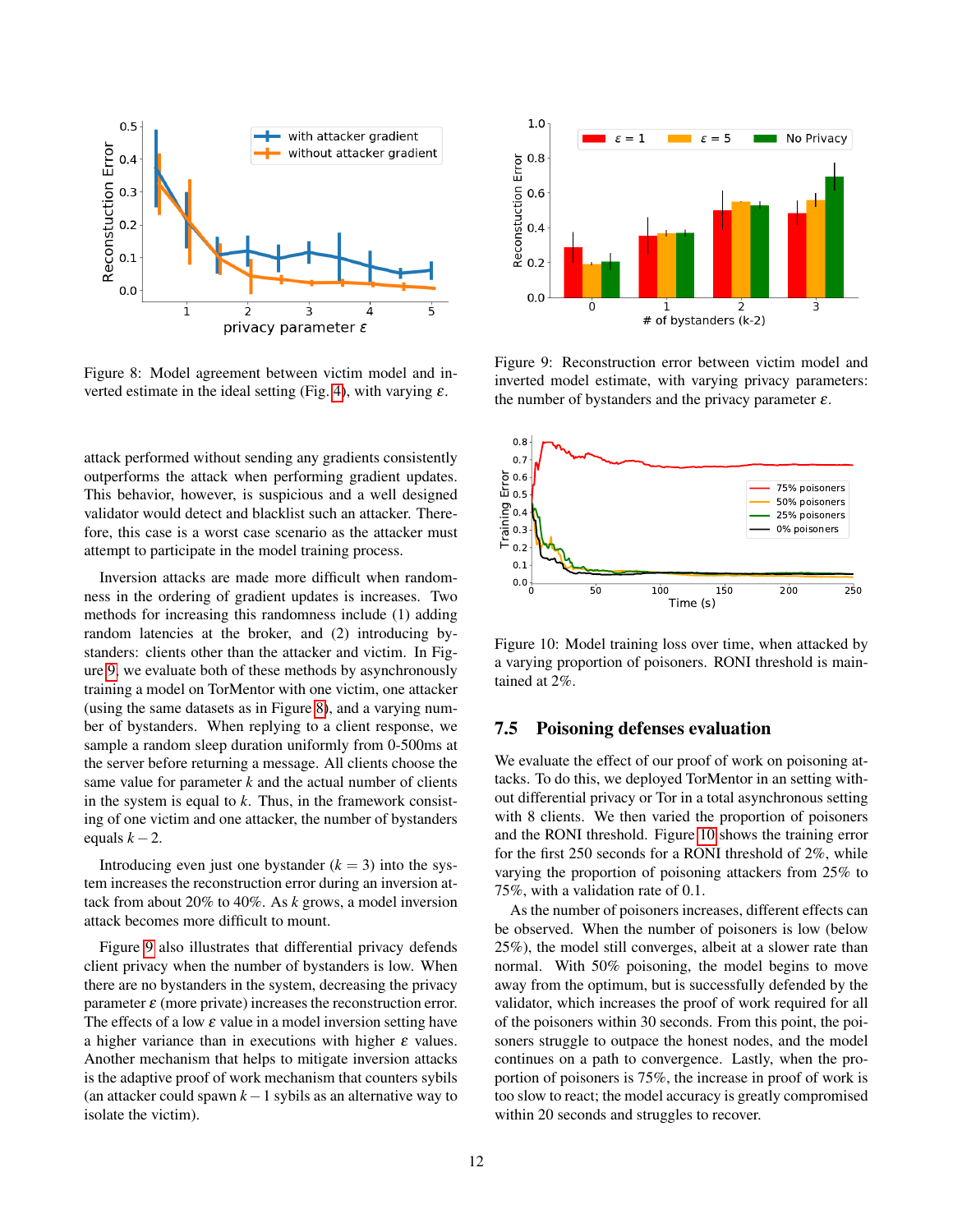

<span id="page-12-0"></span>Figure 11: Model training loss over time, when attacked by 50% poisoners. RONI threshold is varied from 0.5% to 5%.

From this evaluation, we note that, if a poisoner was able to detect this defense, and attempt to leave and rejoin the model, an optimal proof of work admission puzzle should require enough time such that this strategy becomes infeasible.

Figure [11](#page-12-0) shows the execution of model training with 50% poisoning clients for different RONI validation thresholds. As the threshold decreases, adversaries are removed from the system more quickly, allowing the model to recover from the poisoning damage.

Setting the RONI threshold too low is also dangerous as it increases the effect of false positives. In Figure [11,](#page-12-0) we observe that the model initially performs poorly, this is due to incorrectly penalizing honest clients. The effect of a low RONI is especially noticed in combination with differential privacy. To confirm this, we performed two additional experiments in which the validator had a RONI threshold of 0.5% (the highest threshold from Figure [11\)](#page-12-0), and a full set of honest clients with differential privacy parameter  $\varepsilon$  joined the model. When  $\varepsilon$  was set to 5, the model converged to an optimal point in 480 seconds. When  $\varepsilon$  was set to 1, the validator flagged all of the honest clients, and the model did not reach convergence.

The difference between model convergence, model divergence, and a privacy violation all rely on a careful interplay between  $\varepsilon$ , the minimum number of clients  $k$ , the RONI threshold, the proof of work difficulty, and the anticipated attacks that TorMentor expects to deter. Determining the optimal parameters for a deployment depends on the anticipated workloads, data distribution, and attack severity. Given the large scope of potential attacks and attack scenarios in this space [\[24\]](#page-14-8), we leave the exploration of such parameter selection to future work.

#### 8 Discussion

User incentives. Although TorMentor demonstrates that privacy-preserving, untrusted collaborative ML is technically feasible, social feasibility remains an open question [\[45\]](#page-14-24). That is, are there application domains in which data providers are incentivized to contribute to models from anonymous curators? And do these incentives depend on the type of data, protections offered by a brokered learning setting, or something else? Regarding curators, are there cases in which curators would be comfortable using a model trained on data from anonymous users? We believe that such application domains exist, partly because of the widespread usage of federated learning [\[18\]](#page-13-17) and a growing concern over data privacy [\[14\]](#page-13-18).

Usability of privacy parameters. Allowing clients and curators to define their own privacy parameters  $\varepsilon$  and  $k$  allows for more expressive privacy policies, but these parameters, and their implications, are difficult for users to understand. Furthermore, privacy budgets, a fundamental element in safely implementing and using differential privacy, are complex and difficult to understand [\[14\]](#page-13-18), as evidenced by Apple's recent struggles in implementing such a system [\[46\]](#page-14-25).

Machine learning and Tor latency. Table [2](#page-10-2) shows that Tor adds significant latency to the machine learning process. On the one hand this (unpredictable) latency can make it more difficult to mount an attack; for example, the success of the inversion attack partly depends on predictable timing. On the other hand, it would be desirable to shorten training time.

At the moment Tor's latency is paid at each iteration, indicating that methods with a lower iteration complexity would perform better. One solution to this problem is to locally aggregate gradients [\[23,](#page-14-11) [31,](#page-14-3) [6\]](#page-13-2) over many iterations before sending them to the broker, trading off potential model staleness for reduced communication costs.

Outside of aggregating gradients, several iterative alternatives to SGD exist, such as the Newton-Raphson method [\[25\]](#page-14-26) or other quasi-Newton methods [\[20\]](#page-13-19), which involve computing the second-order Hessian. This provides convergence with a lower iteration complexity, but with a higher computational cost per iteration. A differentially-private version of the Newton-Raphson method has also been developed [\[26\]](#page-14-27).

TorMentor can be extended to generally support iterative ML update methods. For models and learning objectives where Newton-Raphson is applicable, we expect that Newton-Raphson will complete faster than SGD when accounting for the overhead of Tor.

Data-free gradient validation. While we demonstrated that our active validation approach defends against attacks (e.g., Figure [10\)](#page-11-3), it relies on the curator, who defines the learning objective, to provide the ground truth to determine if an update is beneficial or not. This approach is not only prone to bias but also opens up a new avenue for attack from the curator; an adversarial curator could submit a junk validation set to attack clients.

It is possible to mitigate these risks by using a data-free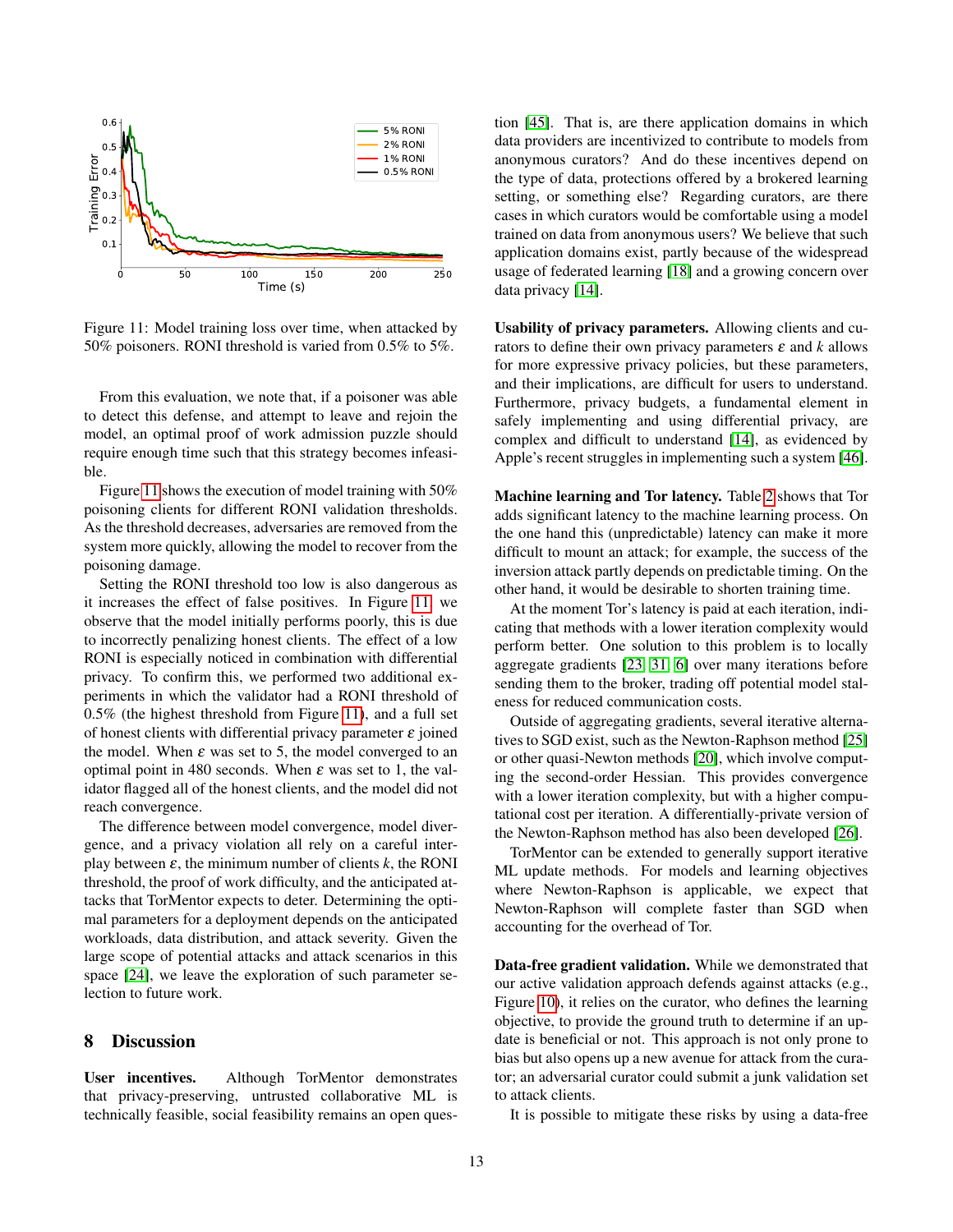solution. An open question is whether or not it is possible to achieve the same effect without an explicit ground truth. We believe that the use of a statistical outlier detection method [\[22\]](#page-14-28) to detect and remove anomalous gradient updates may bring the best of both worlds. This would alleviate the need for and risk of a curator-provided validation dataset, and this technique would also eliminate the computational overhead of performing explicit validation rounds. Another alternative would require the use of robust ML methods that are known to handle poisoning attacks [\[3,](#page-13-7) [34\]](#page-14-7), but these methods are only applicable with stronger assumptions about the curator who now must specify a ground truth model.

#### 9 Conclusion

We introduced a novel multi-party machine learning setting called *brokered learning*, in which data providers and model curators do not trust one another and inter-operate through a third party brokering service. All parties define their privacy requirements, and the broker orchestrates the distributed machine learning process while satisfying these requirements. To demonstrate that this proposal is practical, we developed TorMentor, a system for anonymous, privacy-preserving ML in the brokered learning setting. TorMentor uses differentially private model training methods to provide the strongest known defenses against attacks in this setting [\[24\]](#page-14-8) and to support heterogeneous privacy levels for data owners. We also developed and evaluated novel ML attacks and defenses for the brokered learning setting.

Using a Tor hidden service as the broker to aggregate and validate client gradient updates, TorMentor collaboratively trains a model across 200 geo-distributed clients, without ever directly accessing the raw data or de-anonymizing any of the users. We define a realistic threat model for brokered learning and show that in contrast to existing solutions for distributed ML, such as Gaia [\[23\]](#page-14-11) and federated learning [\[31\]](#page-14-3), TorMentor's defenses successfully counter recently developed poisoning and inversion attacks on ML.

#### Acknowledgments

We would like to thank Syed Mubashir Iqbal for his help in developing bindings between Go and Python. We would also like to thank Margo Seltzer, Mihir Nanavati, and Chris J.M. Yoon for their feedback and comments. This research has been sponsored by the Natural Sciences and Engineering Research Council of Canada (NSERC), 2014-04870.

#### References

<span id="page-13-0"></span>[1] ABADI, M., BARHAM, P., CHEN, J., CHEN, Z., DAVIS, A., DEAN, J., DEVIN, M., GHEMAWAT, S., IRVING, G., ISARD, M., KUDLUR, M., LEVENBERG, J., MONGA, R., MOORE, S., MURRAY, D. G., STEINER, B., TUCKER, P., VASUDEVAN, V., WARDEN, P., WICKE, M., YU, Y., AND ZHENG, X. TensorFlow: A system for large-scale machine learning. In *12th USENIX Symposium on Operating Systems Design and Implementation (OSDI 16)* (2016).

- <span id="page-13-9"></span>[2] BACK, A. Hashcash - A Denial of Service Counter-Measure. Tech. rep., 2002.
- <span id="page-13-7"></span>[3] BARRENO, M., NELSON, B., JOSEPH, A. D., AND TYGAR, J. D. The Security of Machine Learning. *Machine Learning 81*, 2 (2010).
- <span id="page-13-12"></span>[4] BELLET, A., GUERRAOUI, R., TAZIKI, M., AND TOMMASI, M. Fast and Differentially Private Algorithms for Decentralized Collaborative Machine Learning.
- <span id="page-13-8"></span>[5] BIGGIO, B., NELSON, B., AND LASKOV, P. Poisoning Attacks Against Support Vector Machines. In *Proceedings of the 29th International Coference on International Conference on Machine Learning* (2012).
- <span id="page-13-2"></span>[6] BONAWITZ, K., IVANOV, V., KREUTER, B., MARCEDONE, A., MCMAHAN, H. B., PATEL, S., RAMAGE, D., SEGAL, A., AND SETH, K. Practical secure aggregation for privacy-preserving machine learning. In *Proceedings of the 2017 ACM SIGSAC Conference on Computer and Communications Security* (2017), CCS.
- <span id="page-13-11"></span>[7] BOTTOU, L. *Large-Scale Machine Learning with Stochastic Gradient Descent*. 2010.
- <span id="page-13-1"></span>[8] CALANDRINO, J. A., KILZER, A., NARAYANAN, A., FELTEN, E. W., AND SHMATIKOV, V. "You Might Also Like: " Privacy Risks of Collaborative Filtering. In *Proceedings of the 2011 IEEE Symposium on Security and Privacy* (2011), S&P.
- <span id="page-13-15"></span>[9] CORRIGAN-GIBBS, H., BONEH, D., AND MAZIÈRES, D. Riposte: An Anonymous Messaging System Handling Millions of Users. In *Proceedings of the 2015 IEEE Symposium on Security and Privacy* (2015), S&P.
- <span id="page-13-13"></span>[10] DINGLEDINE, R., MATHEWSON, N., AND SYVERSON, P. Tor: The Second-generation Onion Router. In *Proceedings of the 13th Conference on USENIX Security Symposium* (2004).
- <span id="page-13-10"></span>[11] DOUCEUR, J. J. The sybil attack. In *IPTPS* (2002).
- <span id="page-13-3"></span>[12] DWORK, C., AND ROTH, A. The Algorithmic Foundations of Differential Privacy. *Foundations and Trends in Theoretical Computer Science 9*, 3-4 (2014).
- <span id="page-13-14"></span>[13] EVANS, N. S., DINGLEDINE, R., AND GROTHOFF, C. A Practical Congestion Attack on Tor Using Long Paths. In *Proceedings of the 18th Conference on USENIX Security Symposium* (2009).
- <span id="page-13-18"></span>[14] FAN, L., AND JIN, H. A Practical Framework for Privacy-Preserving Data Analytics. In *Proceedings of the 24th International Conference on World Wide Web* (2015), WWW '15.
- <span id="page-13-16"></span>[15] FOREMAN-MACKEY, D., HOGG, D. W., LANG, D., AND GOOD-MAN, J. emcee: The MCMC Hammer.
- <span id="page-13-6"></span>[16] FREDRIKSON, M., JHA, S., AND RISTENPART, T. Model Inversion Attacks That Exploit Confidence Information and Basic Countermeasures. In *Proceedings of the 2015 ACM SIGSAC Conference on Computer and Communications Security* (2015), CCS.
- <span id="page-13-5"></span>[17] FREDRIKSON, M., LANTZ, E., JHA, S., LIN, S., PAGE, D., AND RISTENPART, T. Privacy in pharmacogenetics: An end-to-end case study of personalized warfarin dosing. In *USENIX SEC* (2014).
- <span id="page-13-17"></span>[18] FREY, R. M., HARDJONO, T., SMITH, C., ERHARDT, K., AND PENTLAND, A. S. Secure Sharing of Geospatial Wildlife Data. In *Proceedings of the Fourth International ACM Workshop on Managing and Mining Enriched Geo-Spatial Data* (2017), GeoRich '17.
- <span id="page-13-4"></span>[19] GEYER, R. C., KLEIN, T., AND NABI, M. Differentially private federated learning: A client level perspective. *NIPS Workshop: Machine Learning on the Phone and other Consumer Devices* (2017).
- <span id="page-13-19"></span>[20] HAELTERMAN, R., DEGROOTE, J., VAN HEULE, D., AND VIEREN-DEELS, J. The Quasi-Newton Least Squares Method: A New and Fast Secant Method Analyzed for Linear Systems. *SIAM J. Numer. Anal.* (2009).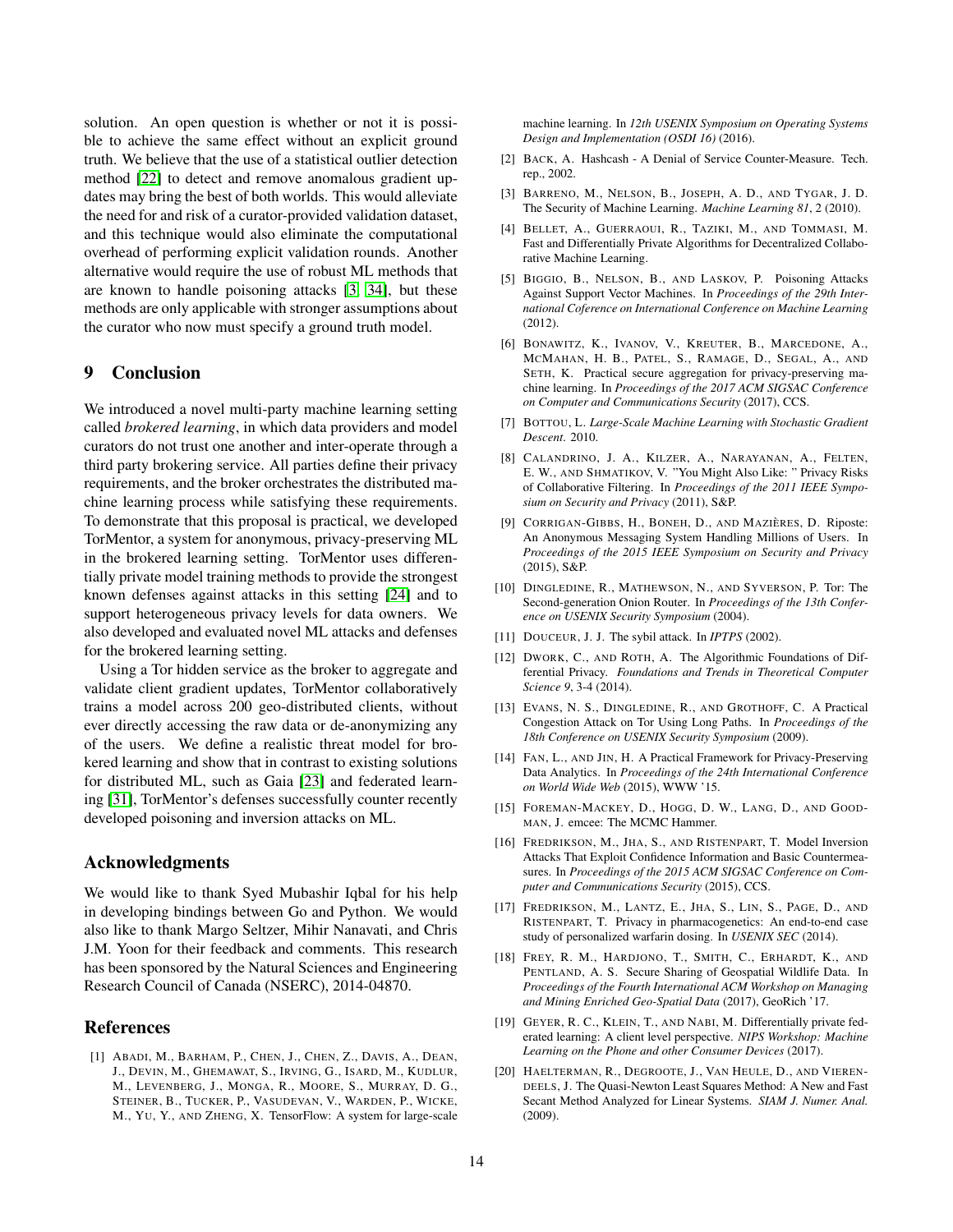- <span id="page-14-4"></span>[21] HITAJ, B., ATENIESE, G., AND PÉREZ-CRUZ, F. Deep Models Under the GAN: Information Leakage from Collaborative Deep Learning. In *Proceedings of the 2017 ACM SIGSAC Conference on Computer and Communications Security* (2017).
- <span id="page-14-28"></span>[22] HODGE, V., AND AUSTIN, J. A Survey of Outlier Detection Methodologies. *Artificial Intelligence Review 22*, 2 (2004).
- <span id="page-14-11"></span>[23] HSIEH, K., HARLAP, A., VIJAYKUMAR, N., KONOMIS, D., GANGER, G. R., GIBBONS, P. B., AND MUTLU, O. Gaia: Geo-Distributed Machine Learning Approaching LAN Speeds. In *NSDI* (2017).
- <span id="page-14-8"></span>[24] HUANG, L., JOSEPH, A. D., NELSON, B., RUBINSTEIN, B. I., AND TYGAR, J. D. Adversarial Machine Learning. In *Proceedings of the 4th ACM Workshop on Security and Artificial Intelligence* (2011), AISec.
- <span id="page-14-26"></span>[25] JENNRICH, R. I., AND ROBINSON, S. M. A Newton-Raphson algorithm for maximum likelihood factor analysis. *Psychometrika* (1969).
- <span id="page-14-27"></span>[26] JI, Z., JIANG, X., WANG, S., XIONG, L., AND OHNO-MACHADO, L. Differentially private distributed logistic regression using private and public data. *BMC Medical Genomics* (2014).
- <span id="page-14-17"></span>[27] JOHNSON, A., WACEK, C., JANSEN, R., SHERR, M., AND SYVER-SON, P. Users Get Routed: Traffic Correlation on Tor by Realistic Adversaries. In *Proceedings of the 2013 ACM SIGSAC Conference on Computer and Communications Security* (2013), CCS.
- <span id="page-14-1"></span>[28] LI, M., ANDERSEN, D. G., PARK, J. W., SMOLA, A. J., AHMED, A., JOSIFOVSKI, V., LONG, J., SHEKITA, E. J., AND SU, B.-Y. Scaling Distributed Machine Learning with the Parameter Server. In *11th USENIX Symposium on Operating Systems Design and Implementation (OSDI 14)* (2014).
- <span id="page-14-23"></span>[29] LICHMAN, M. UCI machine learning repository, 2013.
- <span id="page-14-0"></span>[30] LOW, Y., BICKSON, D., GONZALEZ, J., GUESTRIN, C., KYROLA, A., AND HELLERSTEIN, J. M. Distributed GraphLab: A Framework for Machine Learning and Data Mining in the Cloud. *Proceedings of the VLDB Endowment* (2012).
- <span id="page-14-3"></span>[31] MCMAHAN, H. B., MOORE, E., RAMAGE, D., HAMPSON, S., AND Y ARCAS, B. A. Communication-Efficient Learning of Deep Networks from Decentralized Data. In *Proceedings of the 20th International Conference on Artificial Intelligence and Statistics* (2017).
- <span id="page-14-2"></span>[32] MCMAHAN, H. B., AND RAMAGE, D. Federated Learning: Collaborative Machine Learning without Centralized Training Data. https://research.googleblog.com/2017/04/federated-learningcollaborative.html, 2017. Accessed: 2017-10-12.
- <span id="page-14-5"></span>[33] MOHASSEL, P., AND ZHANG, Y. SecureML: A System for Scalable Privacy-Preserving Machine Learning. In *Proceedings of the 2017 IEEE Symposium on Security and Privacy* (2017), S&P.
- <span id="page-14-7"></span>[34] MOZAFFARI-KERMANI, M., SUR-KOLAY, S., RAGHUNATHAN, A., AND JHA, N. K. Systematic Poisoning Attacks on and Defenses for Machine Learning in Healthcare. In *IEEE Journal of Biomedical and Health Informatics* (2015).
- <span id="page-14-16"></span>[35] MURDOCH, S. J., AND DANEZIS, G. Low-Cost Traffic Analysis of Tor. In *Proceedings of the 2005 IEEE Symposium on Security and Privacy* (2005), S&P.
- <span id="page-14-20"></span>[36] NAKAMOTO, S. Bitcoin: A peer-to-peer electronic cash system.
- <span id="page-14-9"></span>[37] NELSON, B., BARRENO, M., CHI, F. J., JOSEPH, A. D., RUBIN-STEIN, B. I. P., SAINI, U., SUTTON, C., TYGAR, J. D., AND XIA, K. Exploiting Machine Learning to Subvert Your Spam Filter. In *Proceedings of the 1st Usenix Workshop on Large-Scale Exploits and Emergent Threats* (2008).
- <span id="page-14-6"></span>[38] OHRIMENKO, O., SCHUSTER, F., FOURNET, C., MEHTA, A., NOWOZIN, S., VASWANI, K., AND COSTA, M. Oblivious Multi-Party Machine Learning on Trusted Processors. In *USENIX SEC* (2016).
- <span id="page-14-21"></span>[39] RAHM, E., AND BERNSTEIN, P. A. A Survey of Approaches to Automatic Schema Matching. *The VLDB Journal* (2001).
- <span id="page-14-12"></span>[40] RECHT, B., RE, C., WRIGHT, S., AND NIU, F. Hogwild: A Lock-Free Approach to Parallelizing Stochastic Gradient Descent. In *Advances in Neural Information Processing Systems 24*. 2011.
- <span id="page-14-13"></span>[41] RUBINSTEIN, B. I., NELSON, B., HUANG, L., JOSEPH, A. D., LAU, S.-H., RAO, S., TAFT, N., AND TYGAR, J. D. ANTIDOTE: Understanding and Defending Against Poisoning of Anomaly Detectors. In *Proceedings of the 9th ACM SIGCOMM Conference on Internet Measurement* (2009).
- <span id="page-14-14"></span>[42] SHOKRI, R., AND SHMATIKOV, V. Privacy-preserving deep learning. In *Proceedings of the 2015 ACM SIGSAC Conference on Computer and Communications Security* (2015), CCS.
- <span id="page-14-15"></span>[43] SHOKRI, R., STRONATI, M., SONG, C., AND SHMATIKOV, V. Membership inference attacks against machine learning models.
- <span id="page-14-10"></span>[44] SONG, S., CHAUDHURI, K., AND SARWATE, A. D. Stochastic gradient descent with differentially private updates. In *IEEE Global Conference on Signal and Information Processing, GlobalSIP 2013, Austin, TX, USA, December 3-5, 2013* (2013).
- <span id="page-14-24"></span>[45] STOICA, I., SONG, D., POPA, R. A., PATTERSON, D. A., MA-HONEY, M. W., KATZ, R. H., JOSEPH, A. D., JORDAN, M., HELLERSTEIN, J. M., GONZALEZ, J., GOLDBERG, K., GHODSI, A., CULLER, D. E., AND ABBEEL, P. A Berkeley View of Systems Challenges for AI. Tech. rep., EECS Department, University of California, Berkeley, 2017.
- <span id="page-14-25"></span>[46] TANG, J., KOROLOVA, A., BAI, X., WANG, X., AND WANG, X. Privacy loss in apple's implementation of differential privacy on macos 10.12.
- <span id="page-14-18"></span>[47] TRAMÈR, F., ZHANG, F., JUELS, A., REITER, M. K., AND RIS-TENPART, T. Stealing Machine Learning Models via Prediction APIs. In *USENIX SEC* (2016).
- <span id="page-14-19"></span>[48] VAN DEN HOOFF, J., LAZAR, D., ZAHARIA, M., AND ZELDOVICH, N. Vuvuzela: Scalable private messaging resistant to traffic analysis. In *Proceedings of the 25th Symposium on Operating Systems Principles* (2015), SOSP.
- <span id="page-14-22"></span>[49] YEH, I.-C., AND LIEN, C.-H. The comparisons of data mining techniques for the predictive accuracy of probability of default of credit card clients. *Expert Systems with Applications: An International Journal 36*, 2 (2009).

# Appendices

#### Appendix A: SGD and differential privacy

Stochastic gradient descent (SGD). In SGD at each iteration *t*, the model parameters *w* are updated as follows:

$$
w_{t+1} = w_t - \eta_t (\lambda w_t + \frac{1}{b} \sum_{(x_i, y_i) \in B_t} \nabla l(w_t, x_i, y_i))
$$
 (1)

where  $\eta_t$  represents a degrading learning rate,  $\lambda$  is a regularization parameter that prevents over-fitting,  $B_t$  represents a gradient batch of training data examples  $(x_i, y_i)$  of size *b* and ∇*l* represents the gradient of the loss function.

As the number of iterations increases, the effect of each gradient step becomes smaller, indicating convergence to a global minimum of the loss function. A typical heuristic